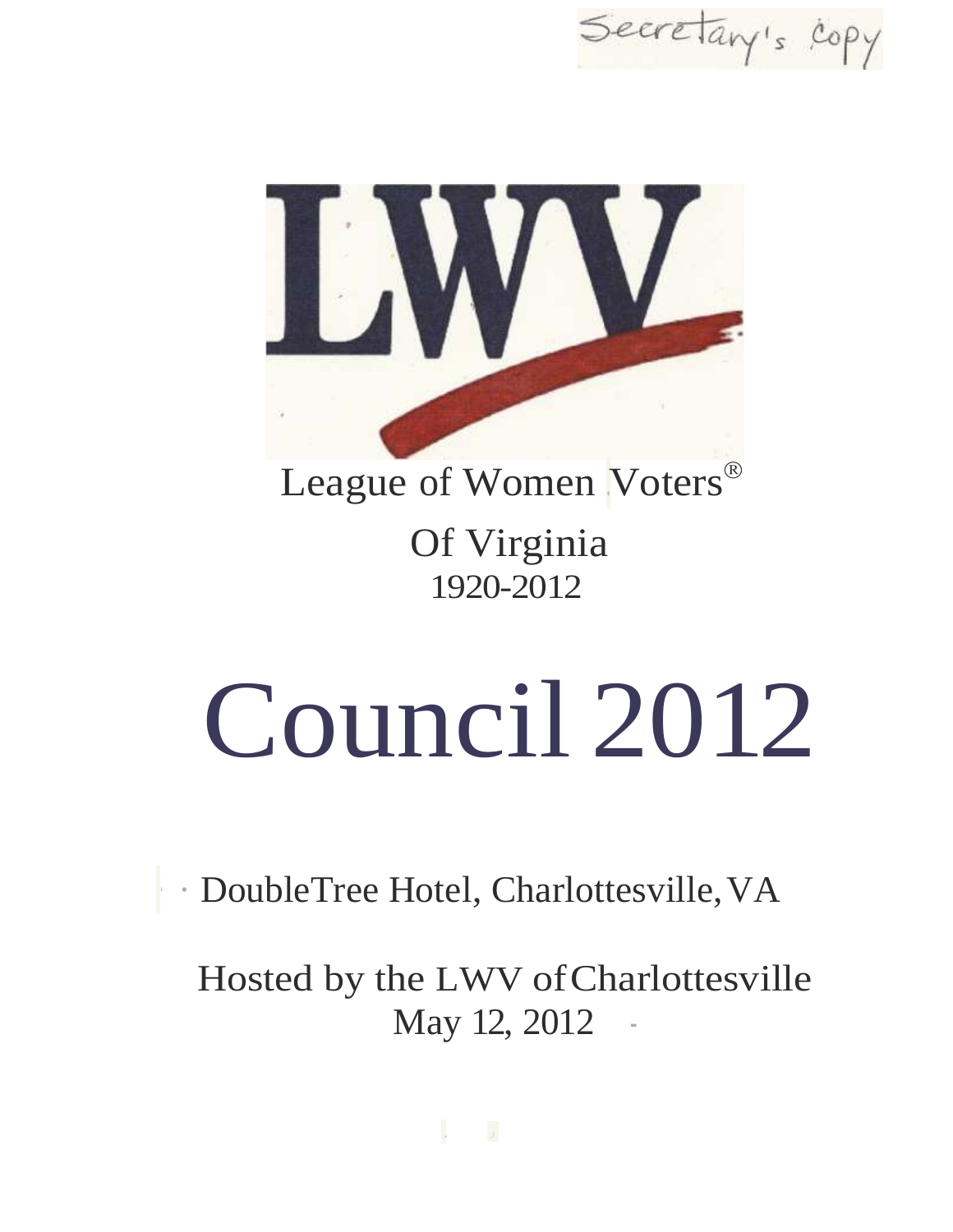# **LWV-VA Council 2012 Workbook Contents**

| Proposed Order of Business2               |
|-------------------------------------------|
| Proposed Council Rules and Procedures3    |
| Bylaws Pertaining to Council4             |
| Program Report for LWV VA5                |
| Report Nominating Committee7              |
|                                           |
|                                           |
| Legislative Coordinator 2011-12 Report 12 |
| LWV VA Membership Statistics 15           |
| Proposed Budget for 2012-13  16           |
| LWV VA 2010 Council Minutes20             |
| Treasurer's Report24                      |
| Profits & Loss Statement.  25             |
| League of Women Voters of VA27            |

*"The League of Women Voters of Virginia, a nonpartisan political organization, encourages informed and active participation in government, works to increase understanding of major public policy issues, and influences public policy through education and advocacy.* "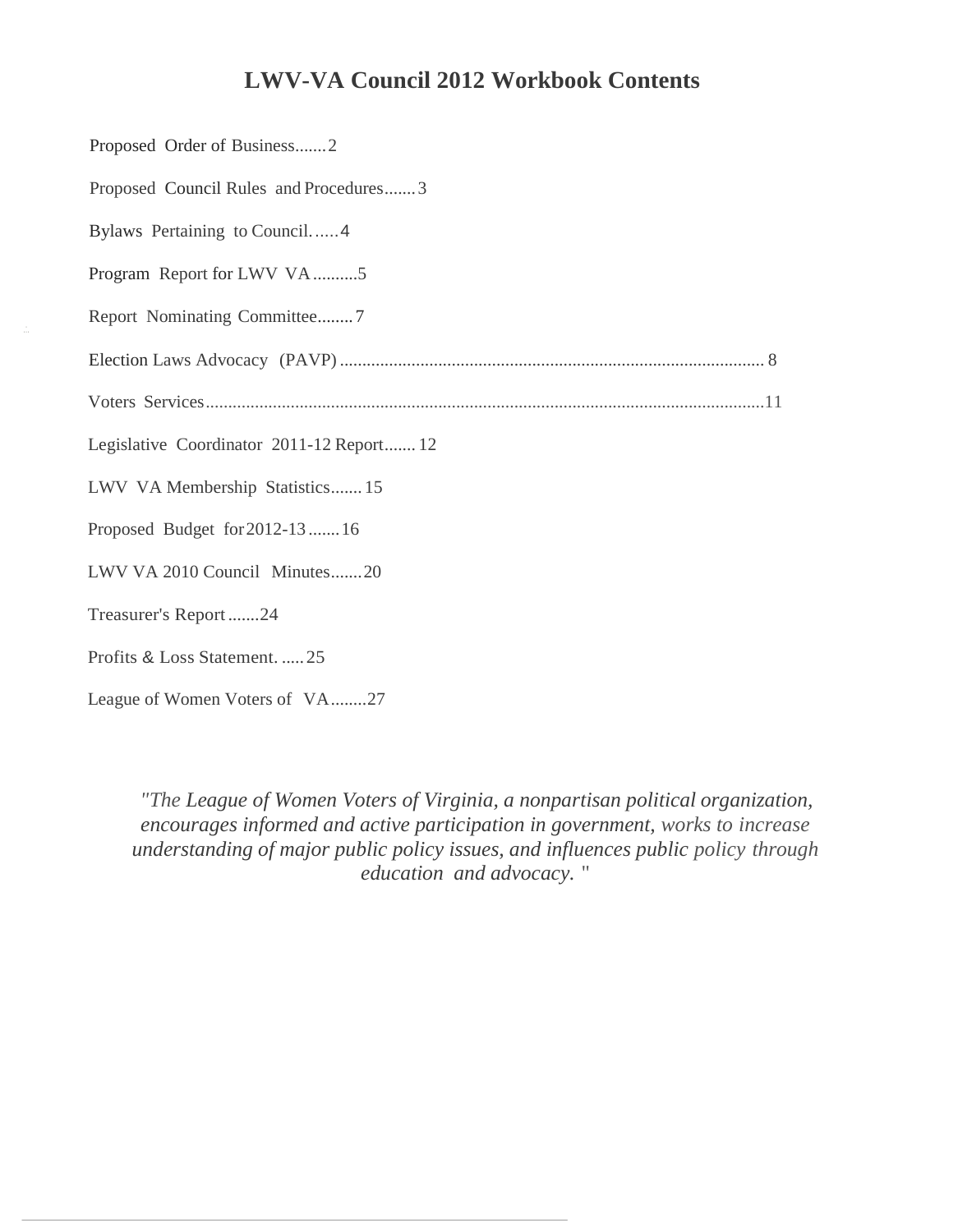# **LEAGUE OF WOMEN VOTERS OF VIRGINIA COUNCIL 2012 Order of Business**

Saturday, May 12, 2012 DoubleTree Hotel, Charlottesville, VA

| <b>Registration:</b>                                                                                                                                                                                                                                                                                                                                                                                                                                                                                                                                                                                     | $9:00 \text{ to } 9:30$ |              |
|----------------------------------------------------------------------------------------------------------------------------------------------------------------------------------------------------------------------------------------------------------------------------------------------------------------------------------------------------------------------------------------------------------------------------------------------------------------------------------------------------------------------------------------------------------------------------------------------------------|-------------------------|--------------|
| "Charting the Course" for LWV-VA<br>Facilitator: Kelly McFarland Stratman, LWVUS                                                                                                                                                                                                                                                                                                                                                                                                                                                                                                                         | $9:30$ to $11:30$       |              |
| "Powering the Vote" in our Leagues - Voters Service Exchange<br>Facilitator: Betsy Mayr, LWV-VA 2nd Vice President Voters Service                                                                                                                                                                                                                                                                                                                                                                                                                                                                        | 11:45 to 12:45          |              |
| Lunch<br>"Powering the Vote" through Public Advocacy<br>Moderator: Therese Martin, LWV-VA PAVP Coordinator                                                                                                                                                                                                                                                                                                                                                                                                                                                                                               | 12:45 to 2:15           |              |
| <b>Plenary:</b><br>Call to Order<br>Welcome by LWV Charlottesville/Albemarle President Pat Hurst<br><b>Credentials Report</b><br><b>Adopt Rules &amp; Procedures</b><br>Adopt Order of Business<br>Appoint Reading committee<br>Introduction of the LWV-VA Board<br>Introduction of Local League delegation<br>(1 minute per President or League Representative)<br>Treasurer's Report (see workbook)<br><b>Budget Presentation &amp; Questions:</b><br>Pat Hurst - Budget Committee Chair<br>See Proposed LWV-VA Budget FY 2012-13 in the workbook, it was also posted on the<br>Member's only website. | $2:30$ to $3:30$        |              |
| FY 2012-13 Budget Vote<br>Update on Membership Situation - 1st VP & Membership Director Sue Lewis<br>Nominating Committee plea- Nominating Chair Mary Houska<br>Announcements<br>Directions to the board: Please submit in writing<br><b>Adjournment</b>                                                                                                                                                                                                                                                                                                                                                 |                         |              |
| <b>LWVUS Convention Briefing - Gordon</b>                                                                                                                                                                                                                                                                                                                                                                                                                                                                                                                                                                |                         | 3:30 to 4:00 |
| Please drop off your evaluations on your way out. Thank you<br>for the support and have a safe trip home!                                                                                                                                                                                                                                                                                                                                                                                                                                                                                                |                         |              |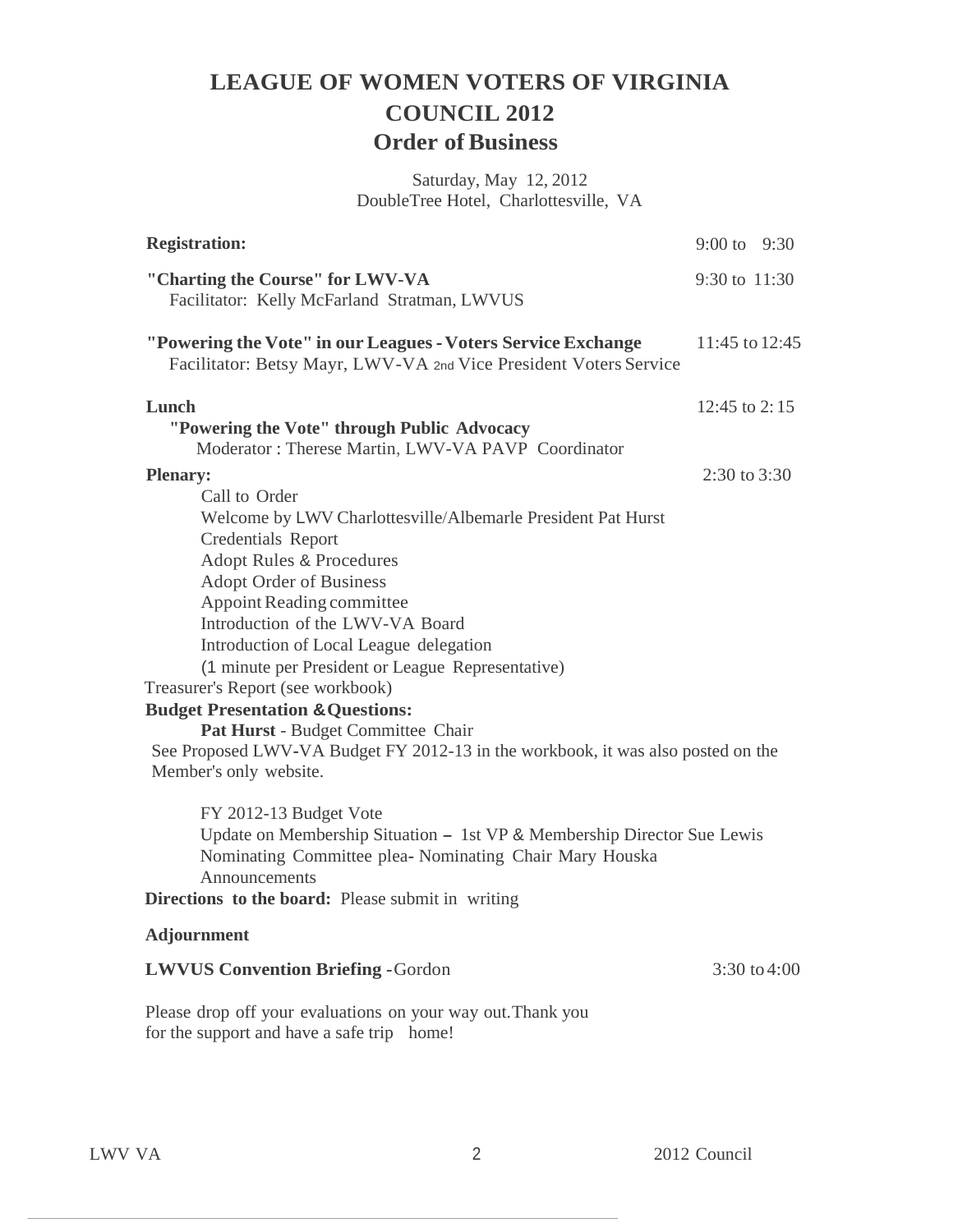# **PROPOSED COUNCIL RULES ANDPROCEDURES**

A motion to adopt these rules will be made at the opening plenary session. Amendments may be offered at that time; a majority vote will be required for consideration

- 1. Admission to all council meetings and activities shall be limited to persons displaying official badges.
- 2. Only accredited delegates representing local Leagues, MAL Units, and ILO Chair, and members of the state board may vote.
- 3. Voting members, nonvoting members and guests shall sit in designated areas. Persons may enter the hall after a meeting has started, but shall not be seated during a vote. The doors will be closed during a vote and no one will go in or out of the room.
- 4. Only voting members and those authorized by the chair or delegate body may address the council. Motions and amendments may only be made by voting members.
- 5. Debate shall be limited to two minutes for each speaker. No person may speak more than once until all others who wish to speak have done so. No person may speak more than twice on the same motion.
- 6. Main motions and amendments of substantial length must be in writing and signed by the mover.
- 7. No announcements shall be made that do not relate to the business of the Council or the welfare of the participants.
- 8. The Reading Committee shall approve the Council Minutes.
- 9. These rules may be amended, rescinded or suspended by a two-thirds vote of the Council.
- 10. Please turn your cell phones and electronic devices off or to a vibrate mode.

.: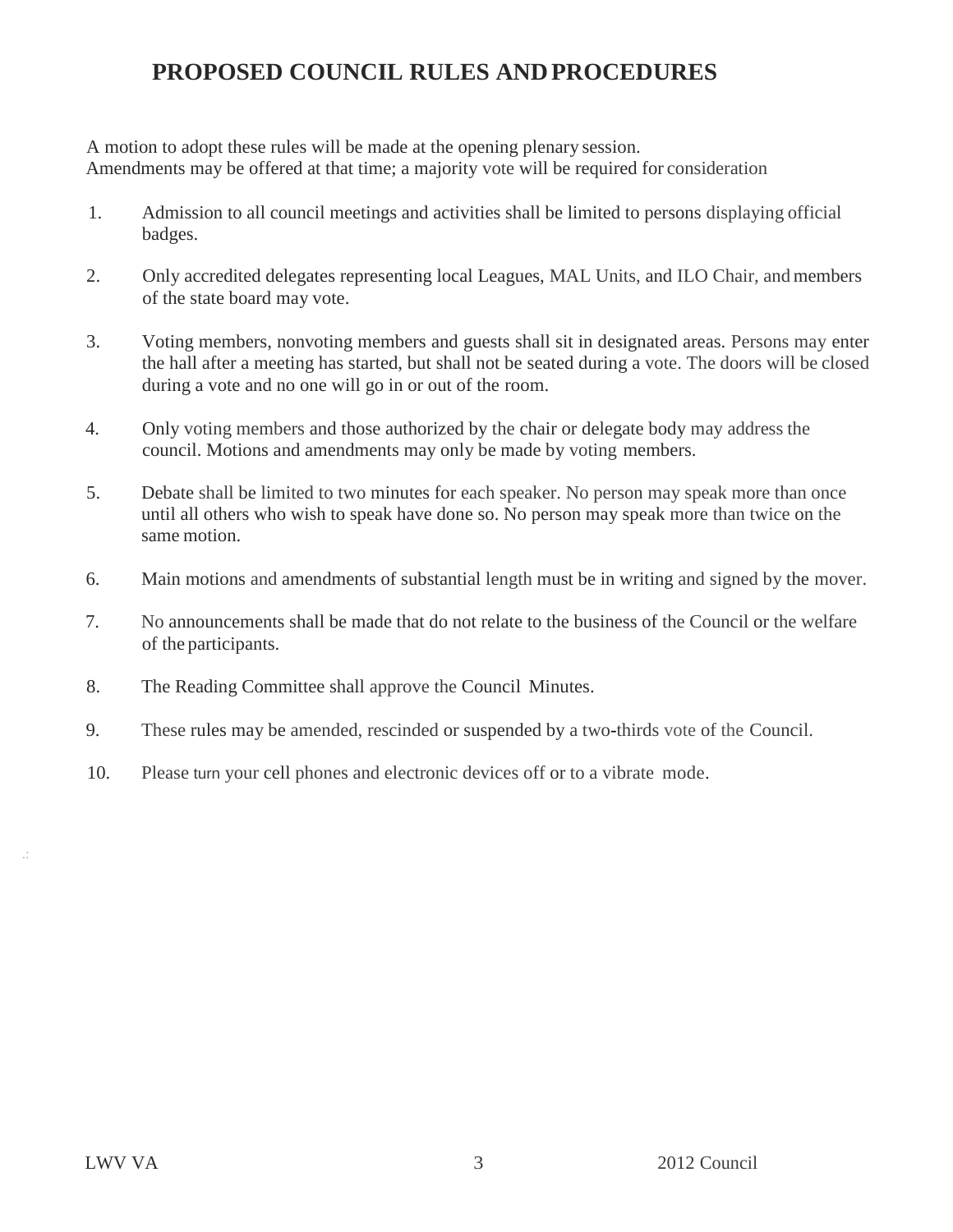# Bylaws pertaining to Council LWV-VA 2012

# ARTICLE VIII. Council

Sec. 1. Place, Date and Call. A meeting of the council shall be held biennially, approximately twelve months after each convention at a time and place to be determined by the board of directors. A formal call giving the exact time and place of the council shall be sent to the presidents of local Leagues and ILOs and to the chairs of member-at-large units at least six weeks before a council meeting. In the event of an emergency, the board may call a special council meeting.

Sec. 2. Composition. The Council shall consist of the presidents of local Leagues and the chairs of member-at-large units or an alternate in the event the president or chair is unable to attend; one delegate chosen by each local League and member-at-large unit; the members of the state board; and one delegate chosen by the board of each ILO.

Sec. 3. Delegates' Qualifications and Voting. All delegates shall be voting members of the League. Delegates of local Leagues that have failed to make a reasonable effort to meet the fiscal year's per member payment (PMP) to the LWV-VA shall be denied voting privileges. The council shall be the sole judge of whether a delegate is qualified to vote.

Sec. 4. Powers. The Council shall give guidance to the board on program and methods of work. a. in the event of an emergency, the council may change the program upon recommendation of the state board or a local League, using the following procedure:

(1) at least three months before the Council meeting any local League board proposing a change shall submit it to the state board which shall decide whether to recommend it;

(2) at least six weeks before the council the state board shall send to the presidents of local Leagues

and ILOs and to the chairs of member-at-large (MAL) units all proposed changes and

(3)the change is adopted by a two-thirds vote.

b. The Council shall transact such other business as shall adopt a budget for the next fiscal year and transact be presented by the board.

Sec. 5. Quorum. Ten delegates, other than the members of the state board, shall constitute a quorum provided that a majority of local Leagues are represented.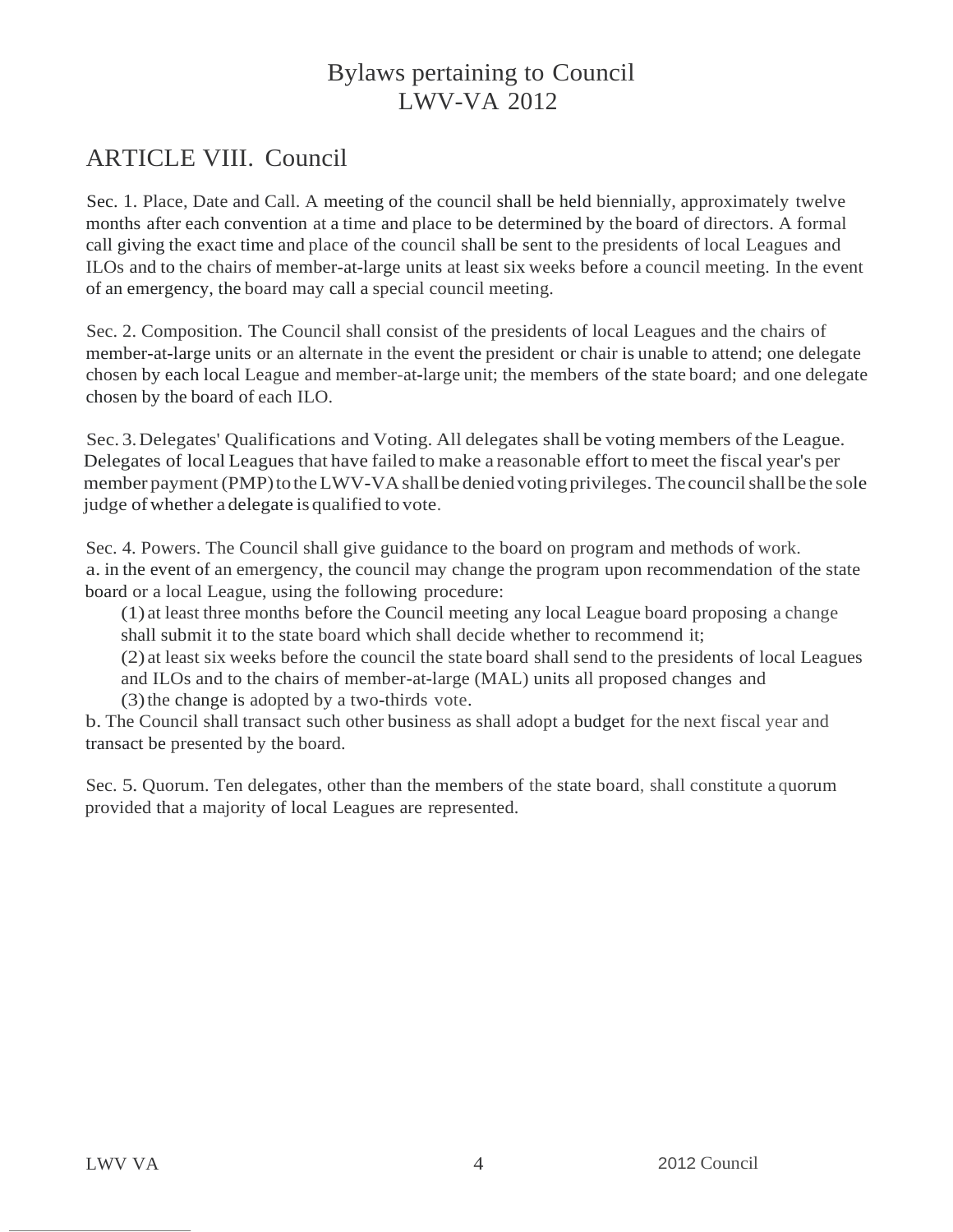# **Program Report for LWV-VA 2012 Council**

# **Program Director Linda Rice**

### **Summary:**

A comprehensive review of the 18 existing LWV-VA positions was adopted at the 2011 Convention. Three task forces, Government, Natural Resources, and Social Policy, determined if the current positions required simple edit, minor expansion, extensive update/restudy, or elimination. Task forces considered **only current positions** as shown in *LWV-VA Positioned for Action, September 2011.* New topics were not considered.

On December 3, 2011, the LWV-VA board agreed to the following recommendations from the task forces. A summary of the recommendations appear below. The LWV-VA board will prioritize the positions identified for extensive update/restudy **(Transportation, Women's Rights, Air Quality/Smoking in Public, Land Use, Water Supply, Adult Domestic Violence, all Justice positions, and Mental Health)** in May 2012. The LWV-VA realizes that only one position will likely we restudied in the near future. Proposed concurrence statements on **Child Care** and **Children-at-risk** positions were sent back to Social Policy task force for further clarification of language for the reporting of child abuse. Task forces will complete action, as appropriate, on other recommendations this year.

### **Results of Task Force Review**

- **1.** "General recommendations" **for all positions-**
	- Establish consistency in use of the abbreviation for the League of Women Voter of Virginia as "LWV-VA" and
	- Re-title history section as "History of League Position"
- 2. Recommendations for Government Positions:
	- Delegation of power: simple edits to history and terms used; no change to position wording
	- Election Laws: no change (updated in 2011)
	- Fiscal Policy: simple edit of terms used in wording of position
	- Reappointment and Redistricting: no change
	- Transportation: a restudy to expand position to include, roads, highways, land use implications, and multi-modal transportation systems.
	- Women's Rights in VA Law: extensive update of position to include current legislative and social environment regarding marriage, inheritance rights in multiple marriages , reproductive rights,etc.

:<br>: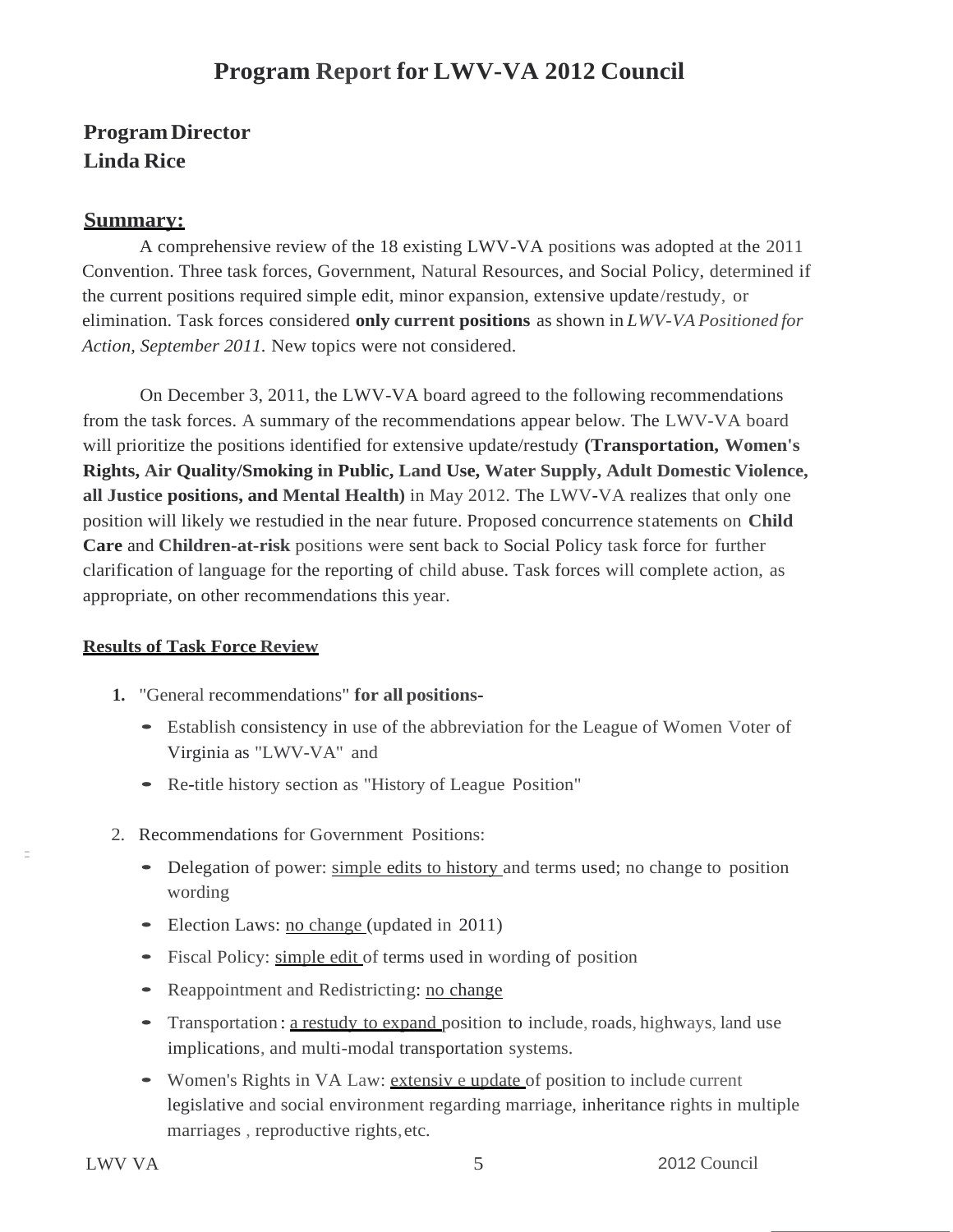- 3. Recommendations for the Natural Resources Positions:
	- Air Quality: restudy of the position in view of the new state laws regarding coal plant emissions, health effects of air pollution, and other air quality issues.
	- Smoking in public: restudy this position in connection with Air Quality with possible elimination due to recent legislative action in this area.
	- Land Use: restudy of this position in the future to include the impact of road construction, cost benefit analysis of road vs. railroad expansion to move people and freight, new terminology of smart growth, land preservation in coastal areas, etc.
	- Water Supply and Distribution : restudy this position to include water quality with regard to improved control over non-point and point sources of pollution of the Chesapeake Bay, storm water regulations, and agricultural best management practices.
- 4. Recommendations for Social Policy Positions:
	- Adult Domestic Violence: update the position to include training and protection of the elderly and veterans.
	- Child Card and Children at Risk: minor expansion to include language covering and reporting of child abuse by public/private (could be accomplished through concurrence)
	- *Suggested Minor Expansion: persons associated with or employed by any private (profit or nonprofit) or public organization responsible for the care, custody, or control of children report child abuse or neglect.*
	- Education: no action until LWVUS Education consensus is completed.
	- Justice/Juvenile/Adult Restorative Justice/Juvenile Justice: restudy and combine with other justice positions to produce a comprehensive position that includes the impact privatizing prisons, the treatment of incarcerated pregnant women, the mission of prisons to incarcerate or rehabilitate; ant that includes restorative justice practices for juveniles (in the Juvenile Justice position) and enhances the definition of restorative justice and requirements for restorative justice participants (in the Juvenile *I*Adult Restorative Justice position); motion passed
	- Mental Health: restudy to include need for fiscal support for community-based mental facilities, effective delivery of mental health services, discharge practices (discharge without adequate receiving facility) veterans and PTSD housing elderly and people with intellectual disabilities ins state mental facilities.
	- Restoring Civil Rights of Felons: edit history only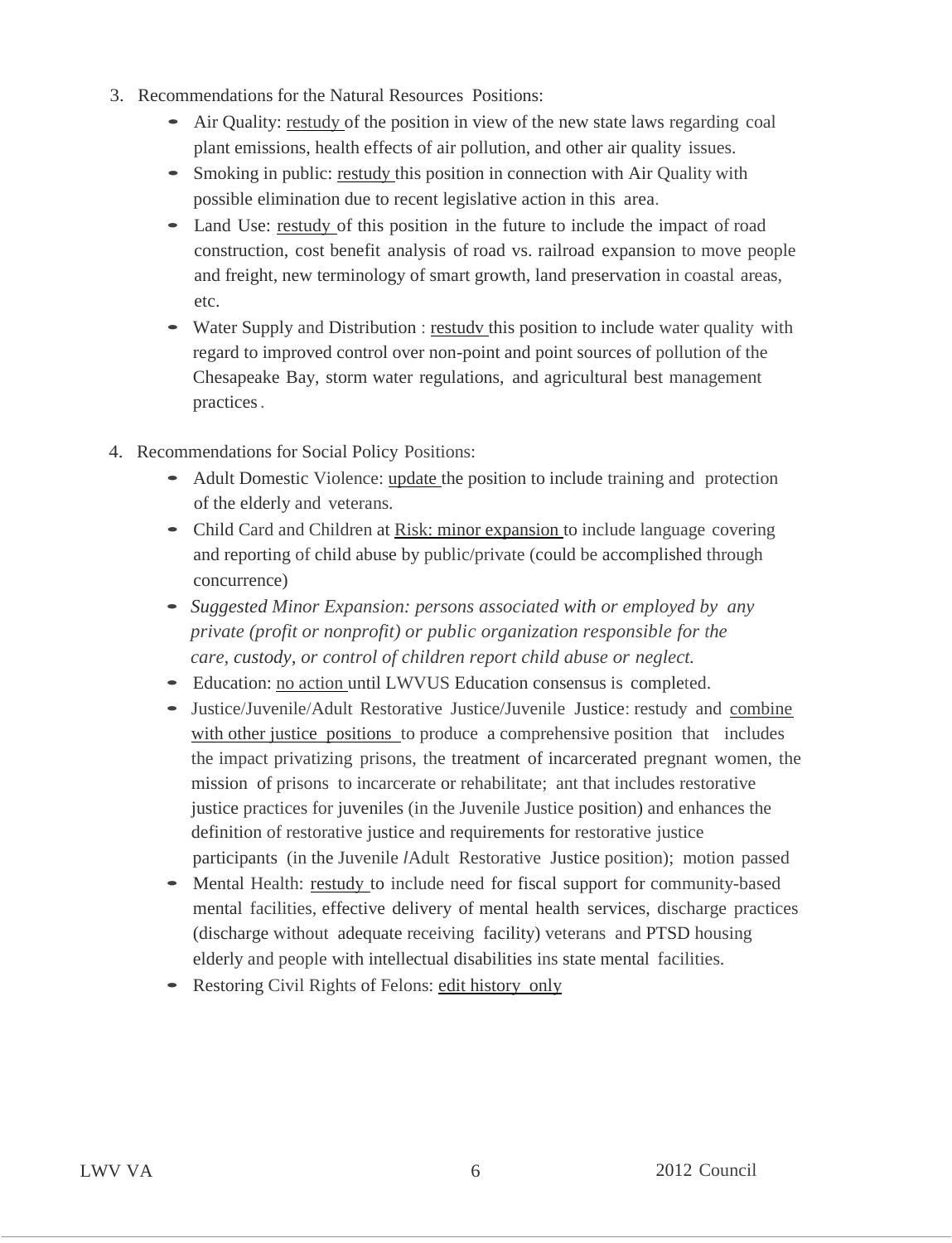# **Report- Nominating Committee**

Membership: Mary Houska, Chair, Dianne Blais, Madalyn Cafruny, Sue Lewis

Our work has started intensively in November when we started our search for a new Treasurer. That search later included the search for members of the Budget Committee. In search for Treasurer and Budget Committee, we thank Therese Martin for her individual help. Much of the year has been spent searching for Board Members to fill vacant positions not filled last year of emptied by resignations.. In addition, we have been asked to help fill additional Board positions.

Our success: Elaine Head, Budget Committee and then Treasurer, Terri Thompson, Development Chair; Carol Lindstrom, Web Administrator; and Pat Hurst, Budget Committee Chair. We are now intensively searching for a Secretary, Publicity Chair, Action Chair, and Organization Chair. Lynn Gordon recommended Pat, and Elaine, and Carol come from the Montgomery County League.

We have now spent months searching and have talked hours on the telephone. As Consequence, we have become well acquainted with leaders of many local leagues and some Board Members. Here are some conclusions for the hours of interaction:

1. Local Leagues are struggling to fill their positions and some are struggling to remain viable

2. We found much reluctance to serve on the state board or even the Budget Committee, a one-day commitment

3. Service as officers at the local and state level of the League is regarded as a heavy time burden

4. Some of our members with the best leadership potential are burnt out.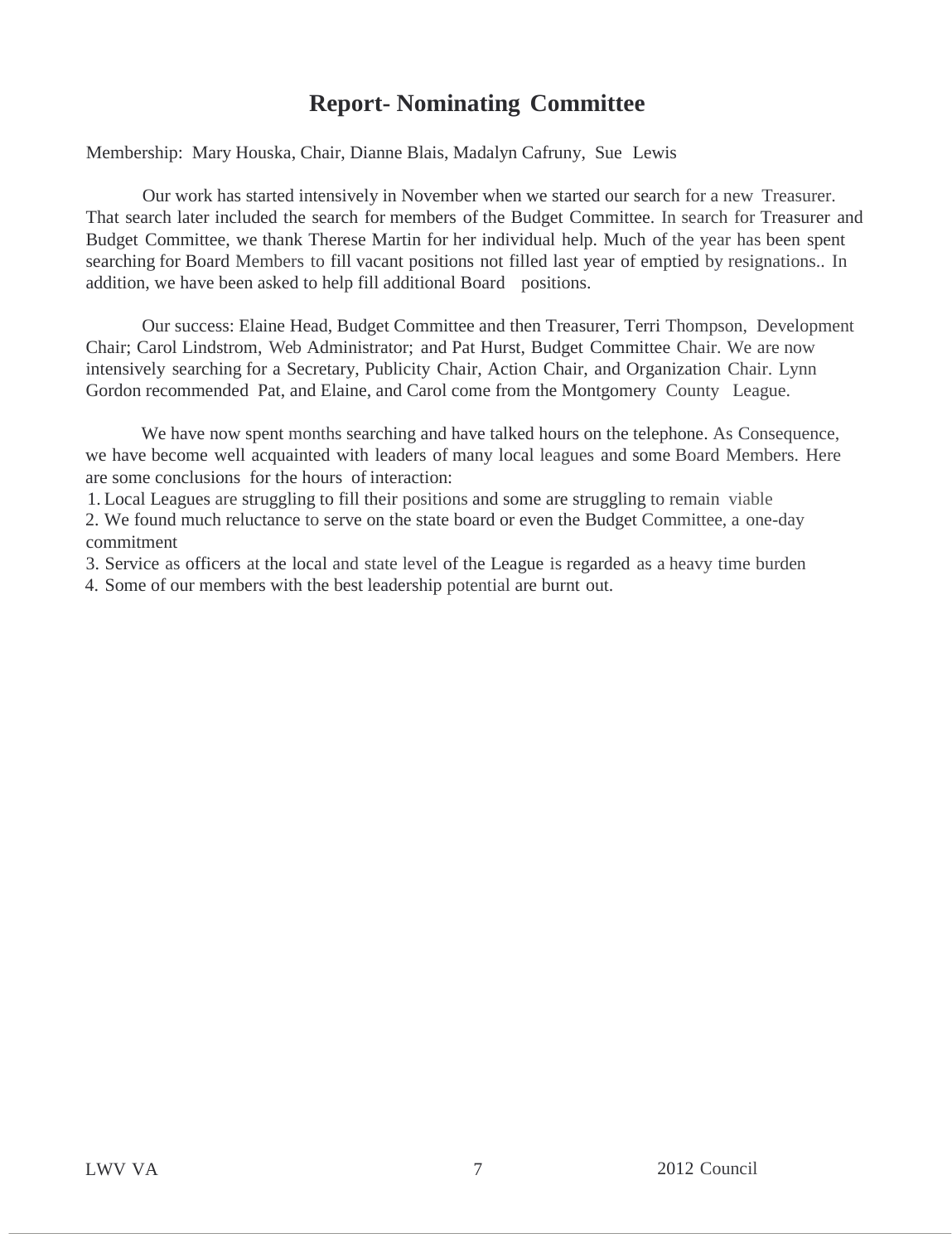# **Election Laws Advocacy: Public Advocacy for Voter Protection (PAVP)**

The election laws advocacy agenda for the LWV-VA for 2011-12 was announced at the 2011 Convention, and local Leagues were asked for their support and volunteers to carry out several projects funded with a combination of two grants we had received through the LWV Education Fund PAVP Project. The projects were to include: (1) Review and report on Virginia's compliance with section 7 of the National Voting Rights Act (NVRA) with regard to voter registration opportunities at public assistance agencies; (2) Review and report on local registrar compliance with the SBE policy concerning the uniform determination of domicile and abode for voter registration; (3) Help determine ways to improve management of elections in Virginia; and (4) To develop a plan for information gathering, coalition building, public information, etc. to prepare for an eventual legislative fight against proposals to require photo identification for voting. The agenda proved to be much larger than time and member resources and participation allowed. Slightly more than \$600 was sent to local Leagues in stipends for their participation in the first two projects-less than had been budgeted for projected local League participation.

**Project 1:** The initiation of this project required a significant amount of research, preparation and contacts with state officials, other organizations and researchers, and local Leagues. Information, instructions, and survey forms were sent to all Virginia local Leagues and MAL units, and individual MALs-usually more than once. In the fall of 2011, eleven local Leagues and MAL units participated in the project, visiting 21 local Department of Social Services offices in 18jurisdictions and conducted a phone interview with another office. One office refused to cooperate and participate in the survey. Three Leagues did not participate.

Although the Leagues had been asked to try to interview clients as they left the offices, fewer than half did so. This was for a variety of reasons, including the reluctance of League members to survey individuals because of privacy concerns. League members interviewed 18 clients at eight locations. Ten of the clients reported that they were already registered to vote at their current address, which was higher than might have been expected.

Completion of the project report took longer than expected because of the time spent in follow-up interviews and discussions with officials and contacts who were interested in the study and in obtaining and formatting statistics to include in the final report. The report was issued in January/February 2012 and sent to state officials, the LWVEF PAVP director, outside contacts, and local Leagues. In summarizing the report, we found that most of the DSS offices that League members visited had registration forms available, signs posted, forms containing the necessary elements about the opportunity for clients to register to vote, and trained staff who were conscientious and doing what they could to ensure compliance with the NVRA. We do not know if this is true of all local agencies throughout Virginia, and there is concern about very low numbers of voter registrations being generated in some locations. In general, we believe that the SBE and most DSS agency NVRA coordinators were fulfilling their responsibilities to the extent that resources allowed. While retrogression is always possible, we plan to look at the numbers of voter registrations from DSS agencies during 2012 and future years to see if the progress made in Virginia since 2007 continues.

**Project 2:** This project was a follow-up to the LWV-VA's representation on a Task Force for voter registration that was established by the State Board of Elections (SBE) in 2009 . Its purpose was to review the experience of local registrars in Virginia in applying SBE policy 2009-005, which resulted from the Task Force, and set forth the policies and procedures to ensure the uniform application of Virginia's laws for determining a person's residence for voter registration. The project goal was to ensure that the SBE policy is being applied uniformly and that students-a major group affected by the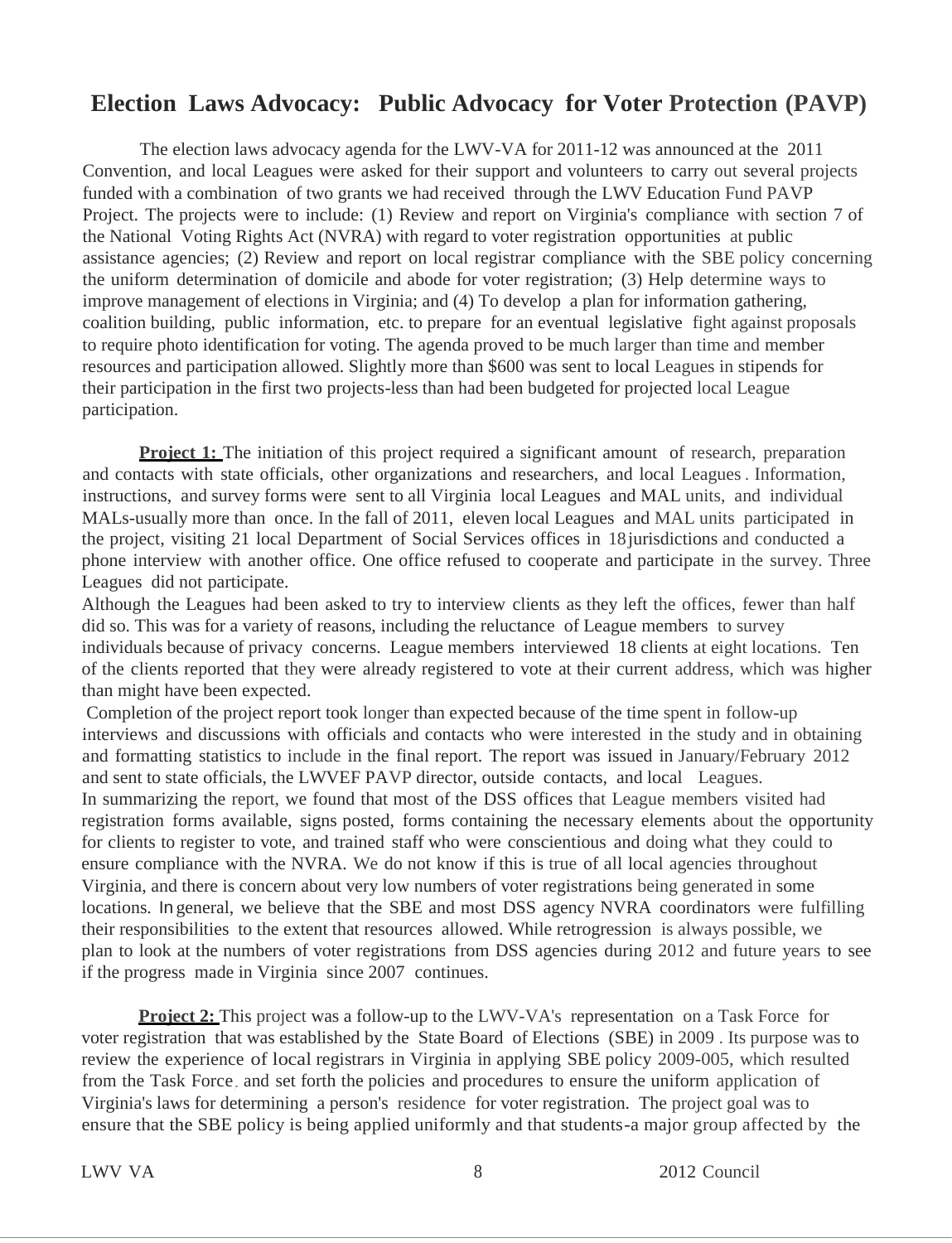policy-are being treated fairly during the voter registration process and not experiencing unwarranted rejections of their applications or an unfair line of questioning regarding the address of their residence. The Student Affairs offices at nine Virginia colleges and universities (of the 24 contacted) responded to an inquiry from the League about any problems that their resident students may have had in registering to vote, and six local Leagues interviewed eight local registrars about their experiences in complying with the policy. While the lack of participation was disappointing, the results were generally positive. The college and university representatives did not report any problems with student voter registration,and most registrars seemed to consider the policy as validating their business as usual to ensure that all legally eligible applicants were registered to vote. Most seemed to be willing to help with the process in spite of sometimes receiving incorrectly completed voter registration applications. Since the survey covered a relatively small number of jurisdictions, it is possible that similar compliance with the policy would not be found statewide. If so, it is likely that our conclusions will be tested during this presidential election year. Another important test will be whether those registered actually vote. The project report was completed in March/April and sent to state officials, the LWVEF PAVP project director, and local Leagues.

**Project 3:** The third project was designed to improve polling place management and training in Virginia, which was a focus of the PAVP grants. I had planned to establish an advisory committee to make recommendations for local League surveys and interviews. However, based on the problems (and timing) of local League participation in the first two projects, I decided to change this approach. To get local League input and buy-in at the beginning of the project, I decided to initiate it at an event in which local Leagues would be represented -thus the panel scheduled for Saturday at the Council meeting. The panel is designed to provide the information that was to be sought through an advisory committee . Panelists will include representatives of the registrar, electoral board and SBE communities: Sherri Iachetta, Charlottesville Registrar; Robin Lind, Secretary of the Goochland County Electoral Board and VEBA legislative director; and Martha Brissette and Terry Wagoner from the SBE. The next steps in the project will be determined based on the results and input from and after the panel sess<sub>10n.</sub>

### **Other activities:**

- As reported in the *Virginia Voter* last year, a small but important step to help military and overseas voters was taken with publication by the State Board of Elections (SBE) of Regulation IVAC20-40- 80 on August 1, 2011. The LWV-VA had posted a comment on Virginia's Town Hall web site supporting the regulation, which provides that absent military and overseas citizens who apply to register to vote or request an absentee ballot by emailing or faxing a signed Federal Post Card Application (FPCA) to the local voting official do not also have to mail the FCPS to the local voting official. Allowing an electronically submitted FCPA is now sufficient to apply for registration and request an absentee ballot if signed and otherwise complete.
- There was a workshop on PAVP projects, at both the state and local level, at the September 17 workshops held in Richmond. Leagues were also reminded to fill out the sign-up sheets that were given to all Leagues at that time.
- The predicted nationwide effort to restrict the right to vote during this year 's state legislatives essions proved to be accurate in Virginia as in many other states. The efforts to establish additional administrative and legal barriers to voting did not end with the General Assembly session. Thus, the League and many other progressive organizations will work to ensure that Virginia citizens are not prohibited from registering and voting in the November election; and to prepare to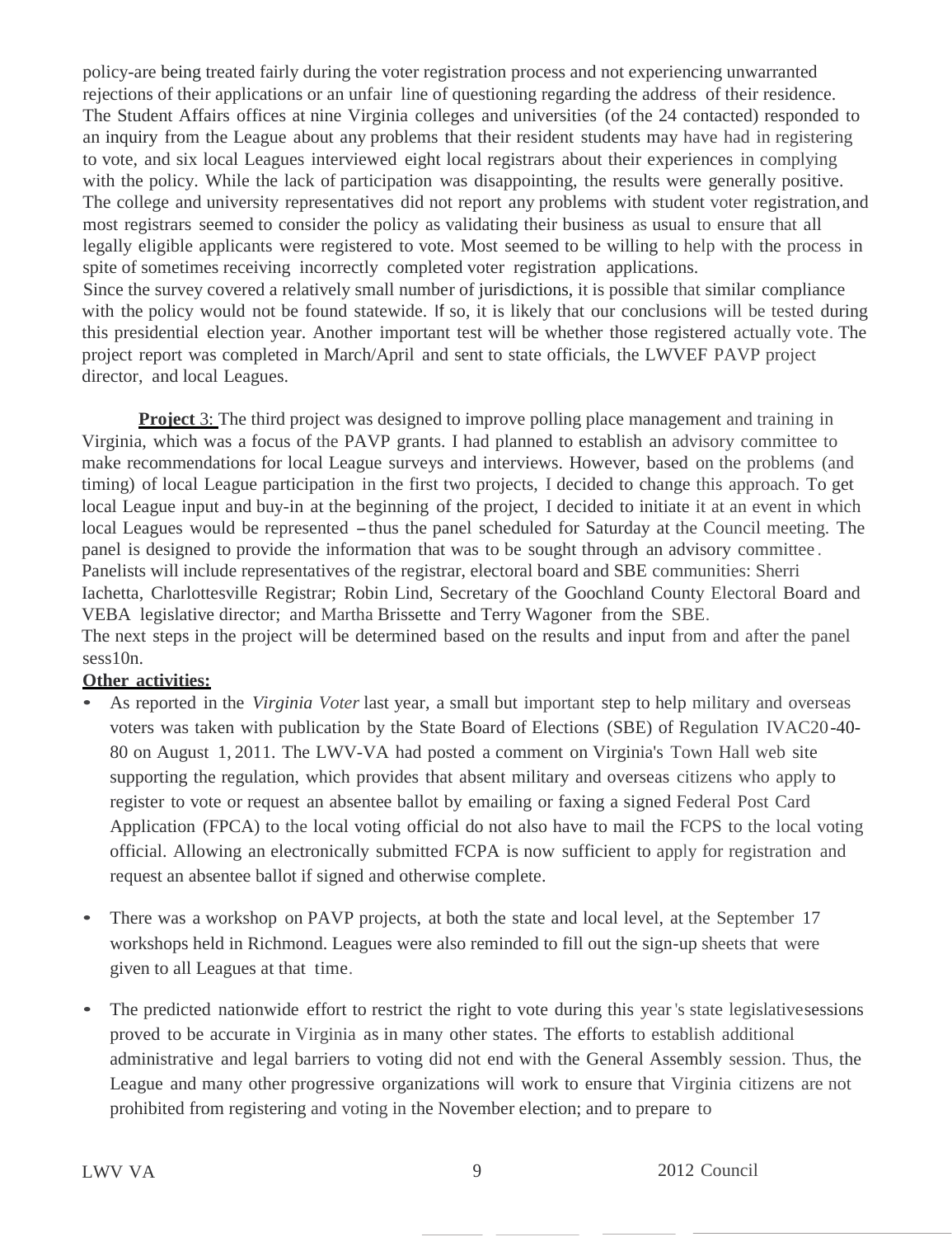- protect these rights at next year's General Assembly session. We anticipate that local Leagues and their members will be asked to carry out some specific activities. This is an evolving effort and continuing project. Please respond when asked to help.
- Therese Martin, LWV-VA PAVP Coordinator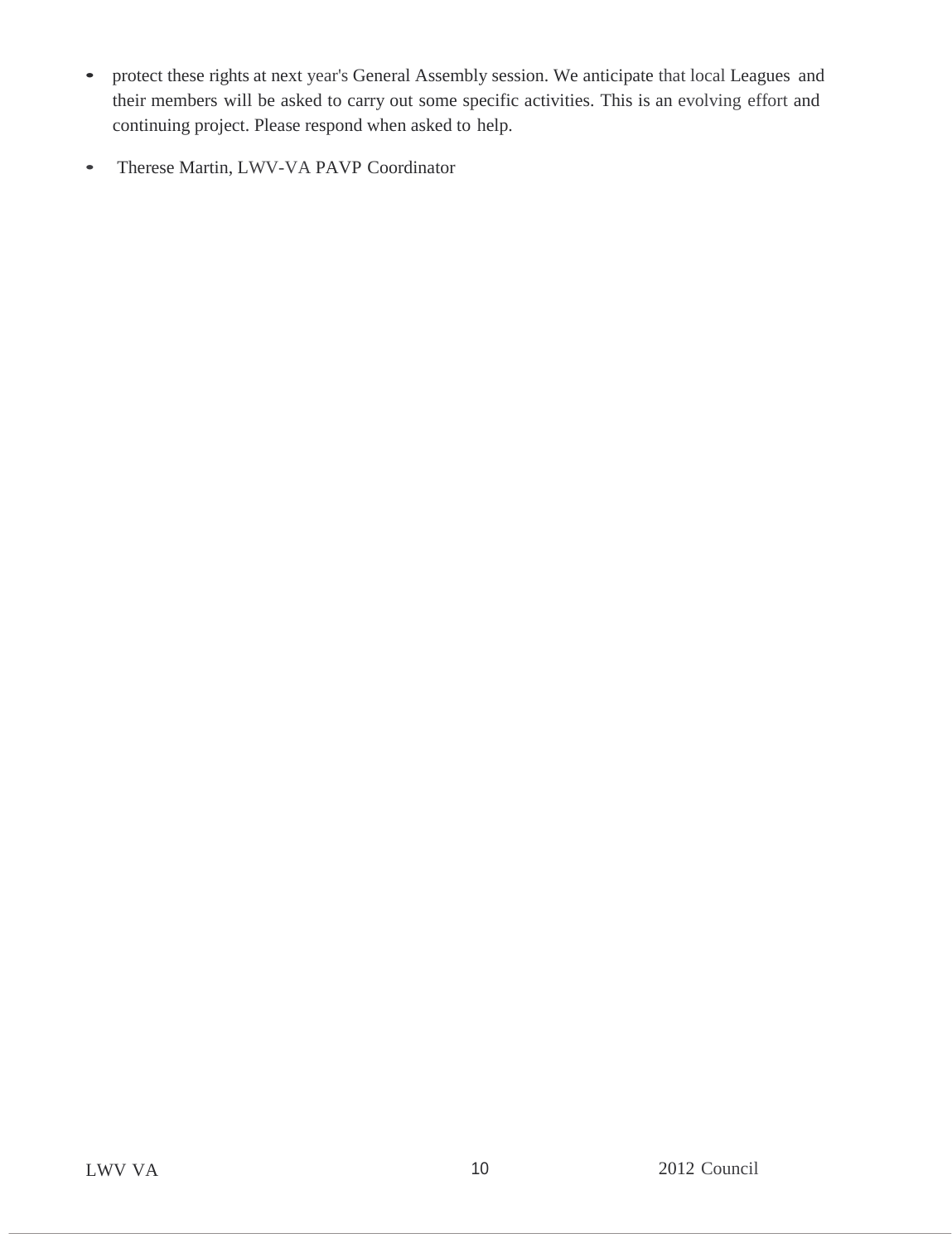# **Voter Services**

This year has been quite busy for Voter Services. Our members requested a workshop on debates and moderating debates. This was a most successful workshop last fall. Most of our local leagues prepared and published Voter Guides for the November election; some of our Leagues having Elections in May also prepared and published Voter Guides for the citizens.

Therese Martin has done an outstanding job of coordinating and submitting reports for the Public Advocacy for Voter Protection, which is a grant from LWVEF. Our next project will be a panel presentation/discussion on Improving Polling Place Management, which will kick off at May Council meeting.

This past General Assembly session saw some of the most contentious voting ID bills and the League and their partners had to stay on top of these bills. Carol Noggle (legislative Coordinator) had many late nights and spent time keeping all of us in the loop; she and Lynn Gordon (President) gave many testimonies and sent many action alerts to the members. The good news for the State League is we were contacted by the Governor's office asking for our input regarding these bills; while we were happy with some of his amendments, we could not agree to local offices having to identify voters by signature. In the meantime, we are asking the Governor not to sign either HB9 or SB1 as these bills are asking much more of the voters than current legislation requires. We have also approached the Governor to appoint a task force comprised of electoral board members, registrars, legislators and the League to study if there is a fraud problem with voting in Virginia and have this report ready before the next General Assembly session.

We are currently working with our partners AARP, WTVR and WCVE to hold and produce the United States Senatorial debate in October. More information will be forth coming.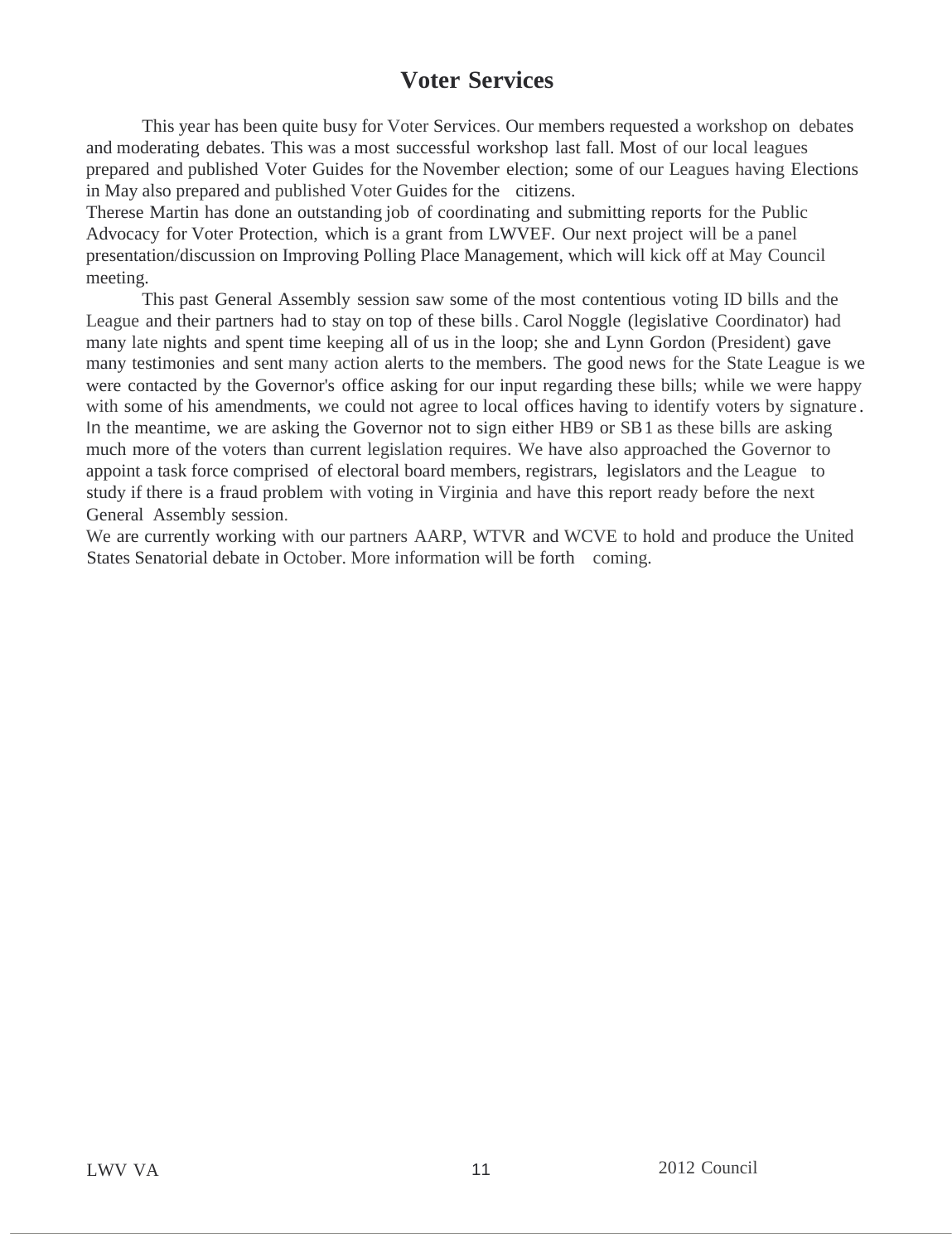# Legislative Coordinator 2011-2012Report

By Carol Noggle

### December 8<sup>th</sup> 2011 Women's Legislative Pre-Session Roundtable

LWV-VA moderated the annual Pre-Session Legislative Roundtable in the Capitol Building with a dynamic set of speakers who provided over 70 attendees a prediction of significant legislative issues for the 2012 General Assembly session. We held the morning program in House Room 1 due to the filming of the movie *Lincoln* at the state Capitol. Speakers included representatives from fourteen advocacy groups and three appointees of the Governor. The luncheon speaker was Donald Palmer, the Secretary of the State Board of Elections. Invitations were sent to a multitude of community groups throughout the Commonwealth; over fifteen groups were represented. Feedback was requested from attendees and many valuable comments were received.

### LWV-VA 2012 Women's Legislative Roundtable Sessions:

Seven Wednesday mornings found League members meeting on the  $7<sup>th</sup>$  floor of the General Assembly Building (GAB) for outstanding presentations by legislators and advocates.With President Lynn Gordon moderating, we heard from ten Delegates who attended at least once: Delegates BaCote, Englin, Herring, James, Kory, Lopez, Massie, Morefield, Plum, Watts, and from five Senators -- Barker, Ebbin, Favola, Locke, and John Miller. Members from each of eight local Leagues attended at least once, most on League Lobby Day (which we combined with AAUW and NOW) : Charlottesville/Albemarle, Falls Church, Fluvanna, Fairfax, Lynchburg, Montgomery County, Prince William Area MAL Unit of LWV-VA, Richmond Metro Area, and Williamsburg. We are grateful that members from the LWV-Richmond Metro Area attended regularly to assure that excellent questions and comments were posed. Other groups who came for their Lobby Days joined us on some Wednesdays – VA Family and Consumer Services, Fairfax County Public School Educators, and Virginia Cooperative Extension. LWV-VA Event Planner Molly McClenon provided essential help to distribute notices to the offices of all 140 legislators each week. Succinct summaries by LWVRMA's Evelyn Glazier provide a superb readable chronicle of these sessions. Read them on our website!

### Advocacy Action at the General Assembly Building:

The President, Legislative Coordinator , and First Vice-President testified or prepared and delivered letters to legislators and committee members to advocate on these legislative issues: Oppose: voter identification and Photo ID, registration by party, closing meetings of Electoral Boards, reducing newspaper announcements, restricting absentee ballot applications in hospitals and nursing homes, and restrictions on judges presiding on some juvenile cases.

Support: no-excuse absentee voting, establishment of a redistricting commission, open meetings of Electoral Boards, increased funding for local Registrars, transparency in government by publishing announcements in newspapers, funding for prenatal care of legal immigrants, preventing shackling of incarcerated pregnant women, SOL testing changes in third grade, ERA ratification, justice and fairness for juveniles in the court system, restoration of rights of felons, and reducing plastic bag usage to protect the environment.

No uranium-mining bill was introduced but a workgroup on uranium mining was established so the report of the commission to a House Committee was monitored .

We also attended press conferences applicable to several of these issues.

### Assistance to the Legislative Coordinator du ring the General Assembly session :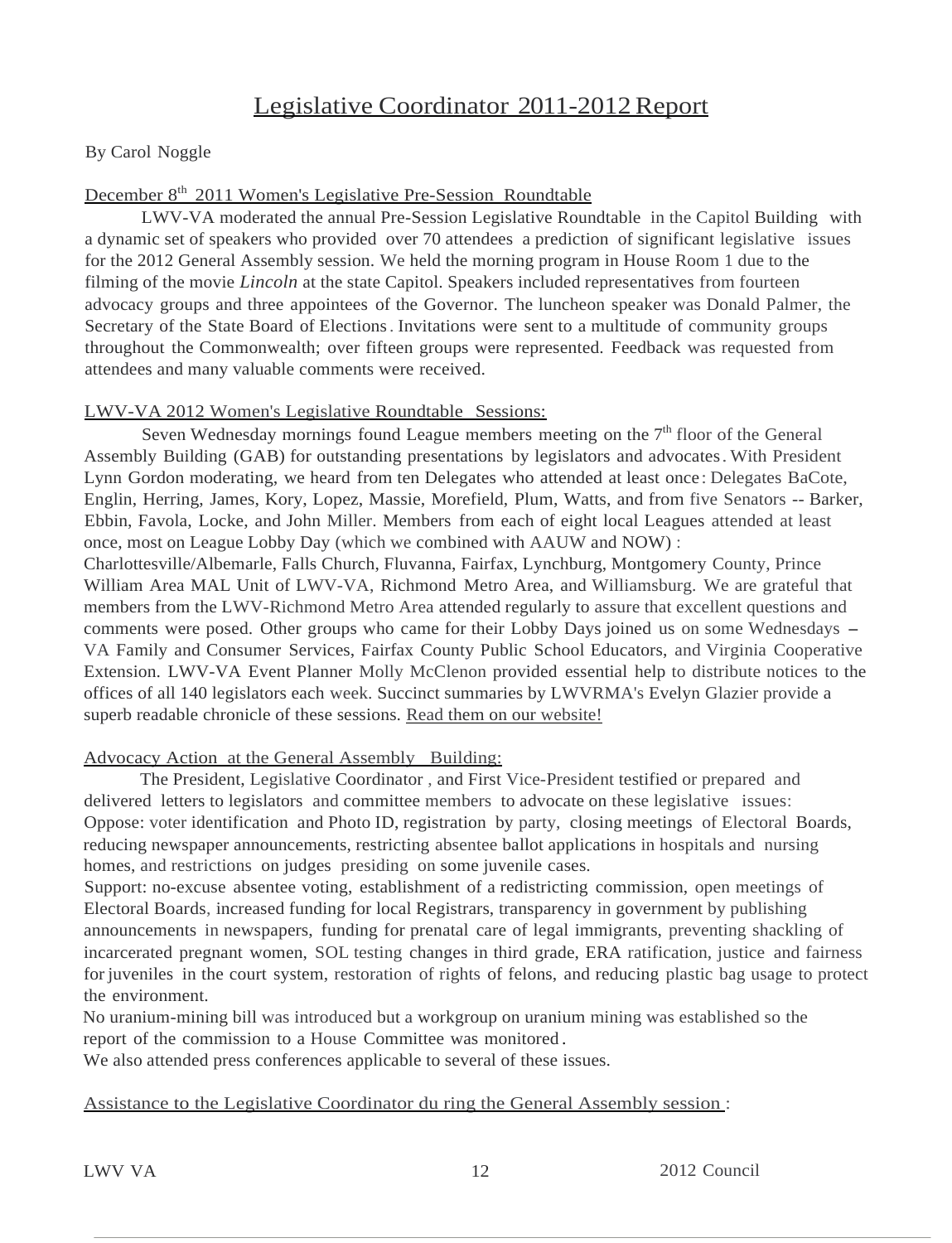### **Issue Specialists:**

Several League Members with special interest in certain issues agreed to monitor biHs or committee during the General Assembly. The predicted emphasis in the General Assembly did not proceed always as expected so the specialists' interest did not always come to the forefront. Thus, this session became a trial or pilot for the concept of issue specialists. The following members were very important in this effort: Sharon Kiefer for Education issues such as changing SOL testing for third graders, Baba Freeman who monitored the bills in the Senate Rehabilitation and Social Service Committee regarding human services, Randy Lougee regarding transportation issues (the expected devolution issue seemed muted), Mimi Bender on women's health issues, Phyllis Albritton on school issues, Linda Rice on environmental issues, especially uranium mining that became almost a non-issue since there was no bill to lift the ban, Therese Martin and Betsy Mayr on election and voting laws, Renee Andrews on voting bills and how they would affect local Registrars and the local Board of Elections.

#### **Action Alerts to assist impact on legislation:**

LWV-VA Action Alerts to all members using Constant Contact focused primarily on voting laws and women's issues. <sup>22</sup> Alerts were sent to every member who has an email address -at least 850. Alerts numbered these -9 regarding women's pro-choice and rights issues, <sup>7</sup> regarding voting bills, <sup>1</sup> on civil rights, 1 on closing Electoral Board meetings, 3 on Redistricting bills, 1 on third grade SOLs, and others regarding our legislative priorities, Wednesday roundtable, and Lobby Day. Kudos to President Lynn Gordon and Secretary Sherry Zachery for preparing and sending her timely swift messages out to you!

### **Coalitions:**

Important to our efforts to promote our legislative priorities were coalitions we officially joined: Pro-Choice Coalition, HAVCare (includes the Virginia Poverty Law Center), Virginia Coalition on Juvenile Justice (includes FAVY -- Families & Allies of Virginia's Youth), the Redistricting Coalition, and the Virginia Conservation Network (VCN). Each of these had conference calls, post-committee hearing briefings, or extensive email exchanges on strategy. We also conferred with several other advocacy groups.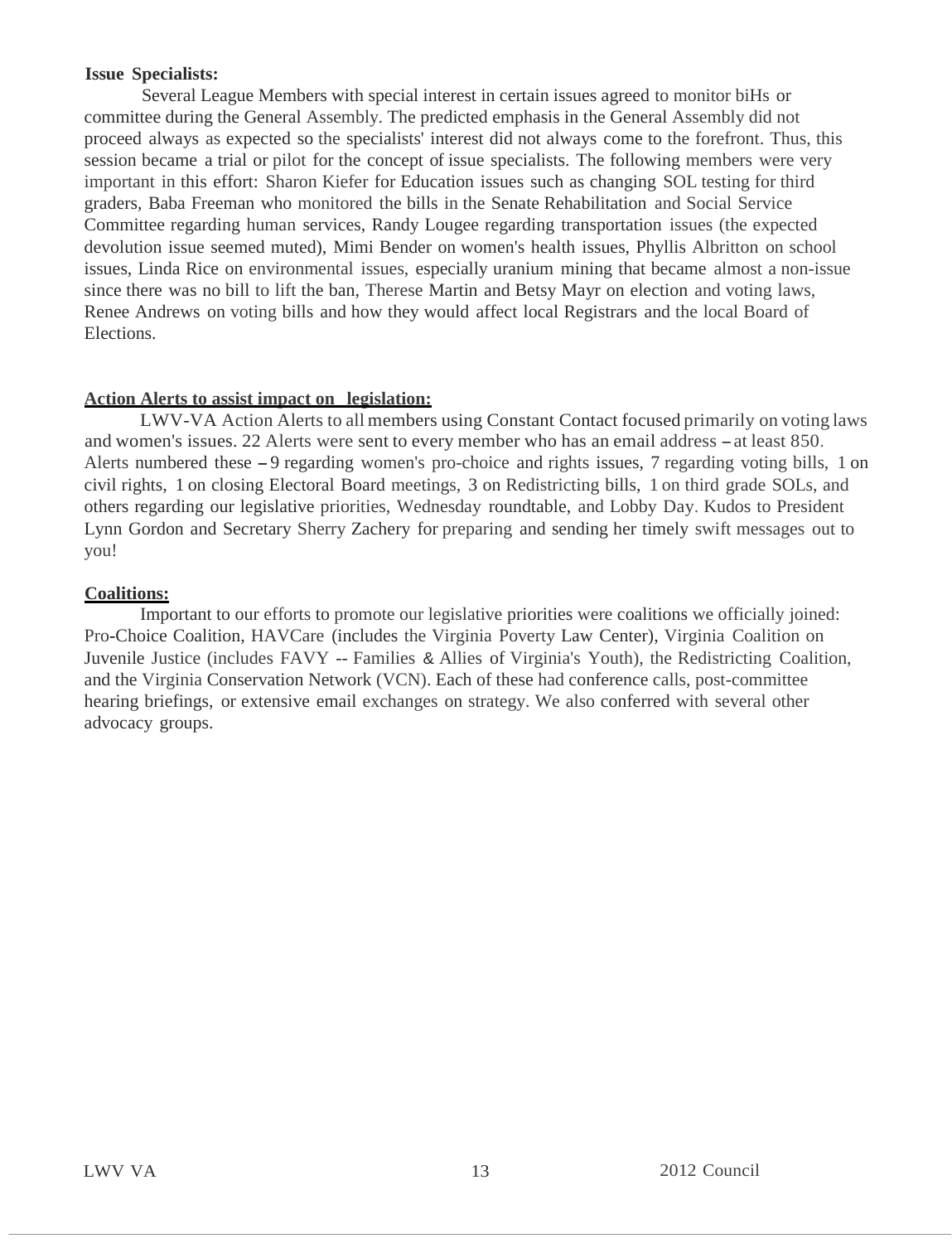# **Events Planner Annual Report May 12, 2012 Molly McClenon**

During the 2011-2012 year, the Events Planner's main responsibility was to recommend a venue and to assist as needed during the event.

- July 6-7 there was a board retreat followed by a board meeting on the 8th in Chesapeake.
- Fall workshops, were in Richmond near the airport on September 17 followed by a board meeting on Sunday the  $18th$ .
- The Board met in Chantilly for dinner Friday December 2nd with a board meeting on December 3 rd.
- The Pre-session Round Table followed by lunch, was December  $7<sup>th</sup>$ .
- The Women's Legislative Round Table were moderated by LWV-VA President on January 18, 25 and February 1, 18, 15, 22, 29. Shared hotel rooms were available to members who wanted to attend. The average use was 2.5 persons.
- League Lobby Day on February 1st included at the Tobacco Company and a workshop on the VPAP Whipple Report.
- The Board met March  $17<sup>th</sup>$  and  $18<sup>th</sup>$  in Chesapeake, a Saturday and Sunday.
- The May 12, 2012 was the Council Meeting in Charlottesville with a board meeting the night before.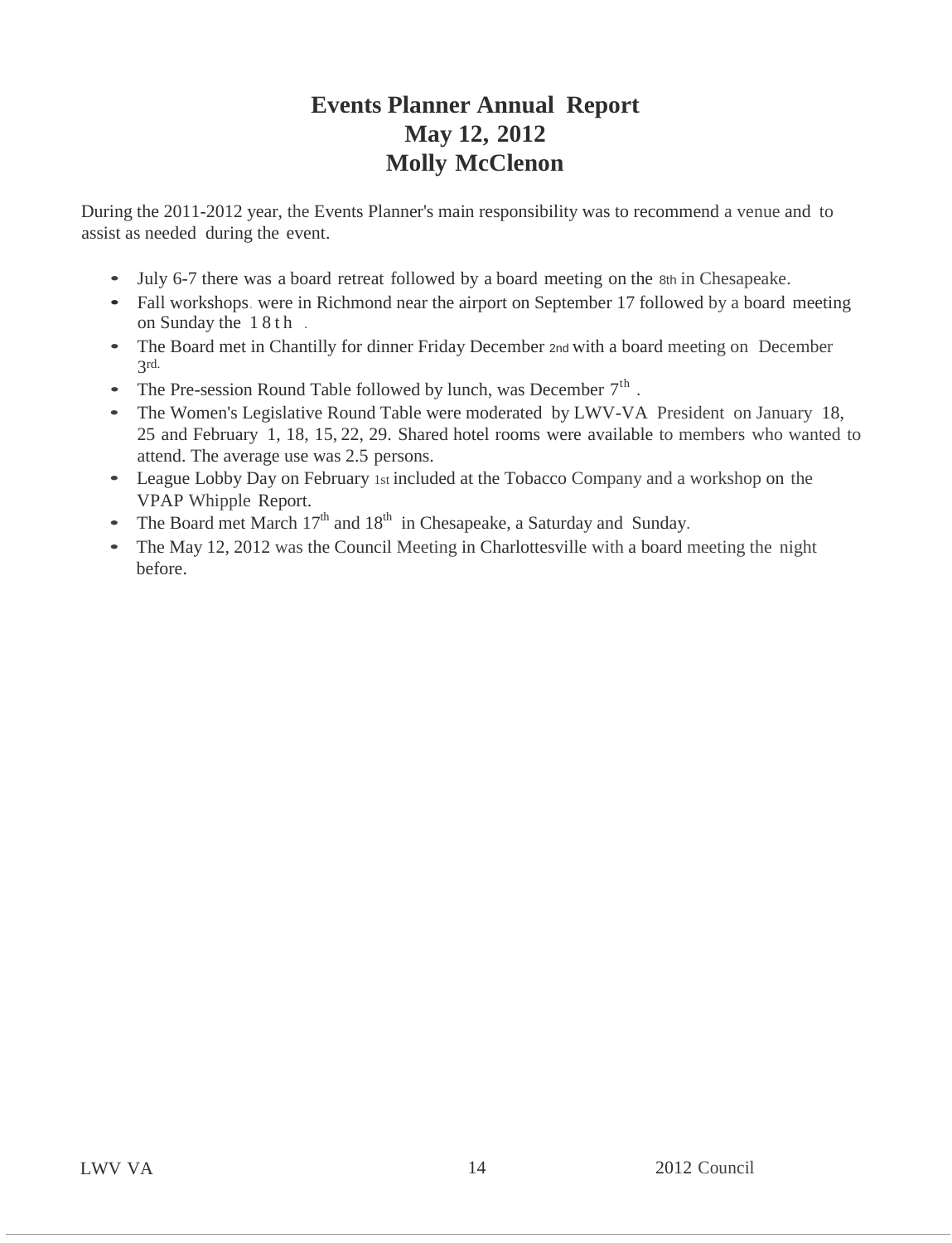# **LWV-VA MEMBERSHIP STATISTICS**

The official count of total membership February **1,** 2010, vs. February **1,** 2012

| <b>League</b><br><b>Number</b> | <b>Name</b>                       | <b>Total</b><br><b>Membership</b><br>as of 2/1/2010 | <b>Total</b><br>Membership as of<br>2/1/2012 |
|--------------------------------|-----------------------------------|-----------------------------------------------------|----------------------------------------------|
| <b>VA000</b>                   | LWV-VA Members at Large (MAL)     | 80                                                  | 82                                           |
|                                | Middle Peninsula MAL<br>disbanded |                                                     |                                              |
| *<br><b>VA116</b>              | Prince William MAL                | 31                                                  | 35                                           |
| <b>VA131</b>                   | Virginia Peninsula MAL            | 24                                                  | 24                                           |
| <b>VA129</b>                   | Washington Co. MAL                | 20                                                  | 11                                           |
|                                |                                   |                                                     |                                              |
| <b>VAIOO</b>                   | Charlottesville/Albemarle County  | 177                                                 | 134                                          |
| <b>VA101</b>                   | Alexandria                        | 57                                                  | 30                                           |
| <b>VA102</b>                   | Arlington                         | 118                                                 | 97                                           |
| <b>VA103</b>                   | Fairfax Area                      | 298                                                 | 190                                          |
| <b>VA104</b>                   | Loudoun                           | 60                                                  | 31                                           |
| <b>VA105</b>                   | Richmond Metro Area               | 75                                                  | 68                                           |
| <b>VA106</b>                   | Lynchburg                         | 80                                                  | 67                                           |
| <b>VA108</b>                   | Montgomery County                 | 99                                                  | 75                                           |
| <b>VA112</b>                   | Falls Church                      | 90                                                  | 98                                           |
| <b>VA114</b>                   | South Hampton Roads               | 71                                                  | 62                                           |
| <b>VA121</b>                   | Williamsburg                      | 143                                                 | 107                                          |
| <b>VA128</b>                   | Fluvanna County                   | 27                                                  | 12                                           |
|                                | <b>Grand Total</b>                | 1375                                                | 1053                                         |
|                                |                                   |                                                     |                                              |

The bad news is that membership continues to decline; the difference between 2010 and 2012 is 322, a 23% decline. The good news (comparatively speaking) is that the decline from 2011 and 2012 was only 88, an almost 8% decline, compared to the loss between 2010 and 2011 of 234 (17%). We hope the Membership Challenge will provide the incentive to turn tide for next year, along with the Membership and Leadership Development Program (MLD).

The secret to increase membership is **ASK, ASK, ASK.** Have membership forms and information with you at all times and hand out liberally! Be visible in the community by holding events, forums etc. These actions will draw people to you, but you must ask them to join.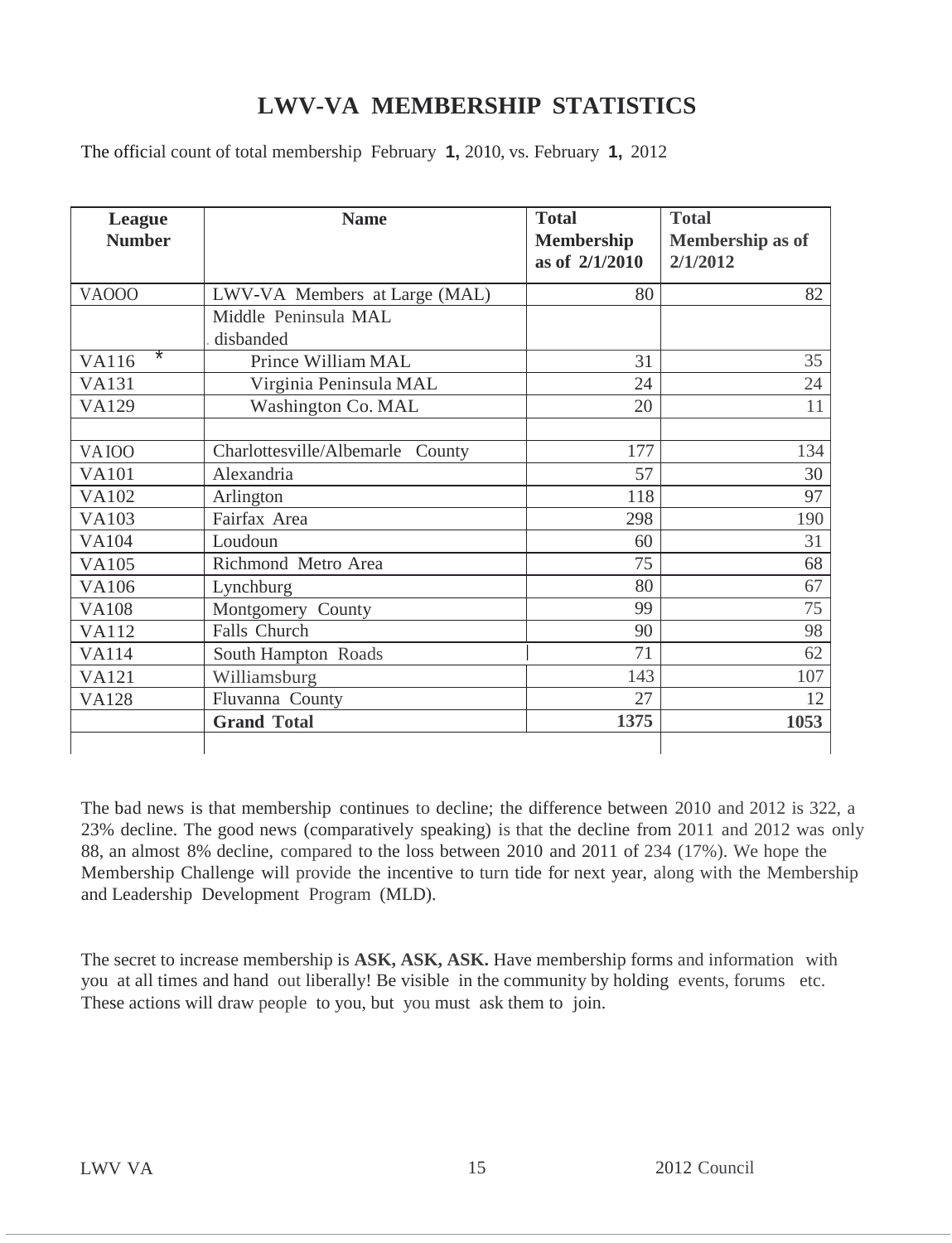### **LWV-VA Operating Fund: Proposed Budget for fiscal year 2012-13**

The proposed budget for the LWV-VA operating fund for fiscal year 2012-13 that was prepared by the Budget Committee and approved by the Board of Directors for submission to the Council is found on page.

The proposed budget keeps the state PMP (per member payment) at \$15 and increases the dues paid by member-at-large (MAL) units for their members by \$1 to \$46. This amount reflects the expected increase in the PMP that the LWV-VA must pay to LWVUS for each MAL. (Thus, the MAL dues will continue to reflect the total of the LWV-VA PMP amount paid by local Leagues for each of their members plus the amount that the LWV-VA must pay in national PMP to the LWVUS for members at large.)

There are several changes proposed in the budget that affect expenses. Paid staff will be used to reduce the enormous amounts of time that Board members and volunteers often give to League activities. This will include a Bookkeeper to assist the Treasurer, an Office Assistant to work on special projects such as directories, and a Legislative Assistant to provide support to our Legislative Coordinator. The mileage reimbursement for travel is increased from \$0.25 to \$0.40 per mile to reflect true costs better. The travel budget is increased additionally to support more travel by Board Liaisons to local Leagues. Board members will have free registration for workshops, Conventions and Councils, because they are responsible for putting on these events. We believe these changes will collectively encourage serving on the LWV-VA Board.

To pay for these expenses and to provide more funds for future needs, the Board has defined a vision of increasing revenues substantially through special events and enhanced corporate solicitations. The new position of Development Chair has been added to the Board to implement this vision. The budget anticipates revenue that fully pays for the increased expenses described above without using reserve funds and provides for modest savings for future needs.

We believe that the Virginia League should maintain its strength and visibility throughout the state, but especially at the Capitol, and work both individually and with other organizations to support the positions that the membership has reached over the years. The budget reflects this especially with the addition of paid staff.

Our proposals reflect our belief local Leagues should be encouraged to participate in statewide activities such as workshops, the Women's Legislative Roundtable (WRT), and League Lobby Day. The budget provides funds to support these activities and in particular, funds are budgeted to pay for hotel rooms for local League members to encourage attendance at WRT sessions.

Some costs can only be estimates since they will depend, for example, on the locations of meetings and those attending. Virginia is a large geographic state and locations vary from year to year thus affecting the ultimate costs.

We have included notes on the proposed budget that should answer most questions that Council delegates may have, but will be happy to entertain questions both before and at the Council in Charlottesville.

Respectfully submitted by the Budget Committee, Pat Hurst (LWVC/A), Chair Elaine Head (LWVMC) Therese Martin (LWVFA)

 $LWVVA$  16 2012 Council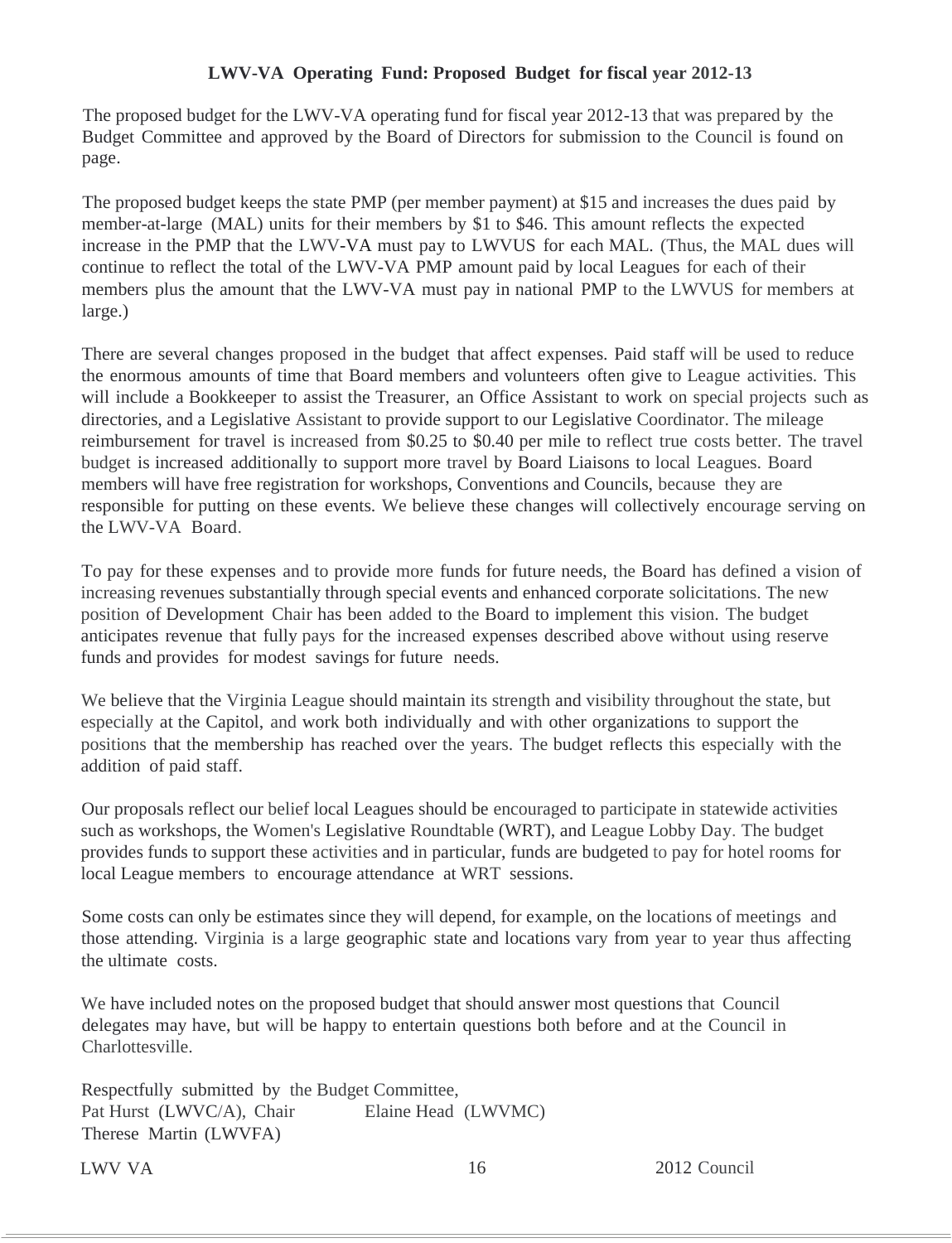|                |                                                            | Actual<br>2010-11 | (note 1)<br>Budget<br>2011-12 | Budget<br>2012-13 | Comments                                                                        |
|----------------|------------------------------------------------------------|-------------------|-------------------------------|-------------------|---------------------------------------------------------------------------------|
| r              | <b>REVENUES</b>                                            | \$                | S                             | Ś                 |                                                                                 |
| A              | <b>Affiliations</b>                                        |                   |                               |                   |                                                                                 |
| A1             | PMP @ \$15                                                 | 14,551            | 14,528                        | 13162             | [note 2]                                                                        |
| A <sub>2</sub> | MAL Dues @ \$46 for those in MAL units                     | 1,959             | 2,944                         | 3519              | [note 3]                                                                        |
| B              | <b>Development &amp; Contribution</b><br><b>Activities</b> |                   |                               |                   |                                                                                 |
| <b>B1</b>      | Member Contributions                                       | 5,883             | 3,000                         | 3,000             | Finance letter response                                                         |
| <b>B2</b>      | <b>Special Events</b>                                      |                   |                               | 35000             | Ex: "Making Democracy Work" awards e                                            |
| <b>B3</b>      | Other.                                                     |                   |                               | 5000              | Personal solicitations from non-member                                          |
| c              | Interest                                                   | 86                | 200                           | 150               | from CD & checking accrit                                                       |
| D              | <b>Statewide Meetings</b>                                  |                   |                               |                   |                                                                                 |
| D1             | LWV-VA Workshops                                           | 1,260             | 1,750                         | 2700              | September (note 4)                                                              |
| D <sub>2</sub> | LWV-VA Convention                                          | 5,125             |                               | 5550              | (note 5)                                                                        |
| D <sub>3</sub> | LWV-VA Council                                             |                   | 1,400                         | 0                 | No Council in 2012-13                                                           |
| D <sub>4</sub> | WRT Pre-session Lunch                                      | 2,040             | 2,000                         | 2,000             | [note 6]                                                                        |
| Ε              | Transfer from LWV-VA Ed Fund                               | 1,157             | 3,078                         | 4799              | (note 7)                                                                        |
| F              | Miscellaneous                                              | 900               | 300                           | 100               | incl Travel Concepts rebate                                                     |
| G              | <b>Transfer from Reserves</b>                              |                   | 4,700                         | 0                 |                                                                                 |
|                | <b>TOTAL REVENUES</b>                                      | 32,961            | 33,900                        | 74,980            |                                                                                 |
| Ш              | <b>EXPENSES</b>                                            |                   |                               |                   | Genera                                                                          |
|                |                                                            |                   |                               |                   | Board member travel reflect an increa-<br>current 25 cents per mile to 40 cents |
| A              | <b>Office Operations</b>                                   | 1,004             | 1,000                         | 1,000             |                                                                                 |
| A1             | General Supplies & Postage                                 |                   | 150                           | 150               |                                                                                 |
| A <sub>2</sub> | General copying/printing                                   | 865               | 900                           | 900               | Liability & Directors & Officers                                                |
| A <sub>3</sub> | Insurance                                                  | 25                | 25                            | 25                |                                                                                 |
| A4             | <b>State Corporation Fee</b>                               | 185               | 185                           | 200               | In Centreville                                                                  |
| A5             | Postage: Bulk Mail Permit                                  | 300               | 300                           |                   | Miscellaneous mailings (other than Deve                                         |
| A6             | Postage: Bulk Mail Deposit                                 | 198               | 240                           | 540               | LAN and cell reimburse President                                                |
| A7             | Telephone                                                  | 570               | 600                           | 840               | Reimburse President                                                             |
| A8             | Internet Service & ISP Reimb                               | 200               | 240                           | 600               | LEW website, (2 years) domain cost, Co                                          |
| A9             | <b>Information Services</b>                                | 500               | 600                           |                   |                                                                                 |
| A10            | Office rent & facilities use reimbursement                 |                   |                               | 1,200             | Ex: Richmond mailing address                                                    |
| A11            | Virtual Office                                             | 846               | 1,000                         | 1000              | (note 8).                                                                       |
| A12            | Equip purch, use & repair: direct/reimb                    | 187               | 300                           | 300               | Printer ink, software                                                           |
| A13            | Equip supplies & software: direct/reimb                    |                   | 800                           |                   |                                                                                 |
| A14            | Salaries/independent contractors                           | ×                 |                               | 2400              | (note 9)                                                                        |
| A15            | Bookkeeper                                                 |                   |                               | 2340              |                                                                                 |
| A16            | Office Assistant                                           |                   |                               |                   | Ex: Leg/State Directories, Convention no                                        |
|                | Subtotal:                                                  | 4,880             | 6,340                         | 11,495            |                                                                                 |
| в              | <b>Board &amp; Administration</b>                          |                   |                               |                   |                                                                                 |
| <b>B1</b>      | President                                                  | 420               | 250                           | 250               | Discretionary expenditures                                                      |

LWV VA 17 2012 Council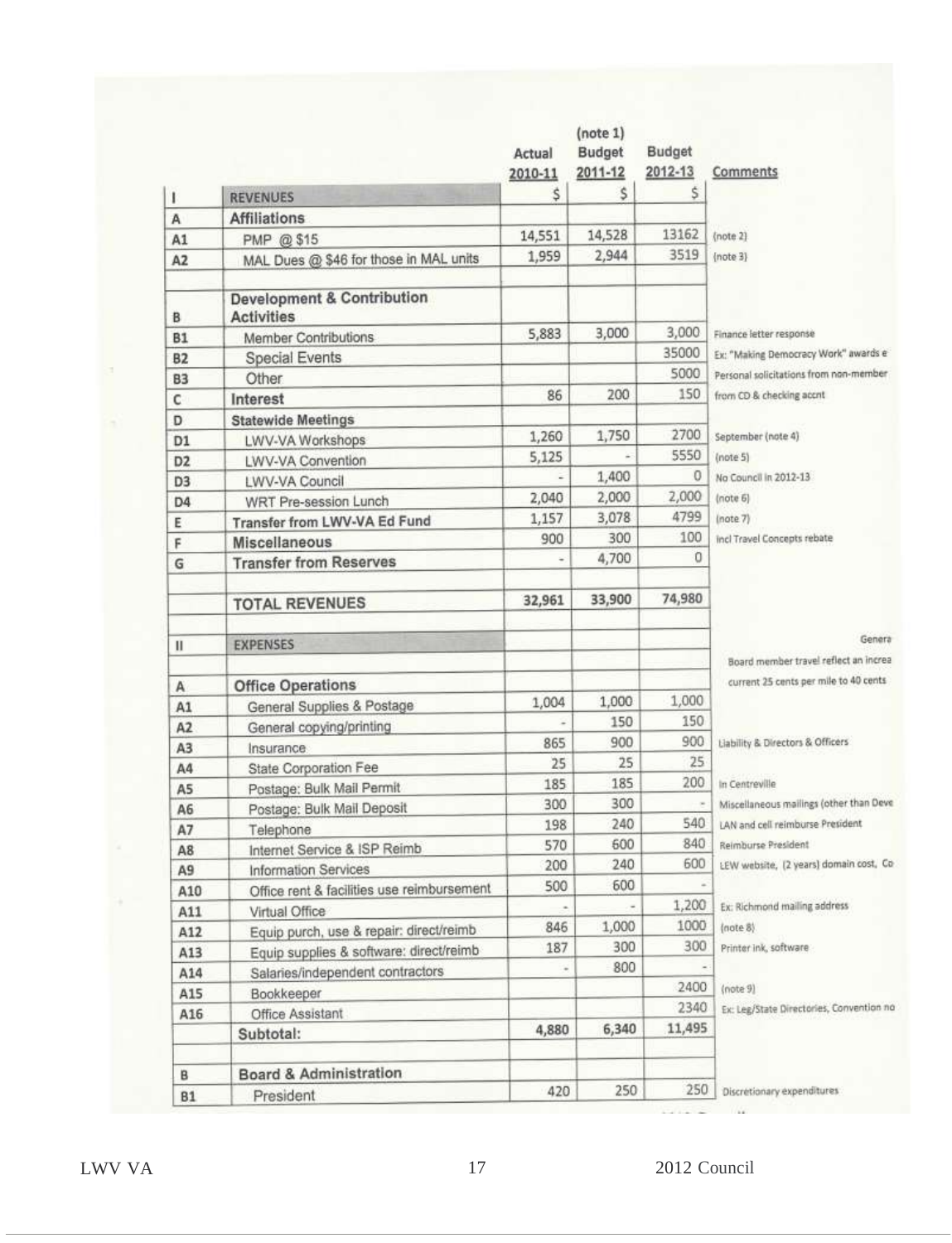| <b>B2</b>      | Membership/Org & Handbook                 | 468          | 600    | 600           | Includes membership handbook               |
|----------------|-------------------------------------------|--------------|--------|---------------|--------------------------------------------|
| <b>B3</b>      | Secretary & Treasurer                     | 91           | 250    | 250           | checks, copying. Postage, bank chg         |
| <b>B4</b>      | <b>Board Meetings</b>                     | 4,545        | 6,000  | 9,000         | Hotel, Mileage, incl retreat (note 11)     |
| <b>B5</b>      | Board Tools & Membership Directory        | 201          | 500    | 500           |                                            |
| <b>B6</b>      | <b>Board Liaisons</b>                     | 385          | 250    | 750           | Travel to local LWVs, mileage only, encor  |
| <b>B7</b>      | Public Rel & Representation               | 243          | 500    | 750           | Media, Incl Pres. travel to represent LWV  |
| <b>B8</b>      | Fund raising & Development                | 325          | 500    |               | Moved to new category. Development: !      |
| <b>B9</b>      | <b>Administrative Committees</b>          | 13           | 200    | 400           | Financial review, nominating, budget       |
|                | Subtotal                                  | 6,690        | 9,050  | 12,500        |                                            |
| c              | LWV-VA MAL PMP TO LWVUS @ \$31            | 1,693        | 1,935  | 2372          | [note 13]                                  |
|                |                                           |              |        |               |                                            |
| D              | Meetings (LWV)                            |              |        |               |                                            |
| D <sub>1</sub> | LWV-VA Workshops                          | 1,559        | 2,000  | 2,800         |                                            |
| D <sub>2</sub> | LWV-VA Convention/Council                 | 4,672        | 1,600  | 6,000         | Convention 2013                            |
| D <sub>3</sub> | LWVUS Convention/Council                  | 1,505        | 3,000  | 1,600         | Council 2013; (2 delegates Council; 3 del  |
|                | Subtotal                                  | 7,736        | 6,600  | 10,400        |                                            |
| E              | <b>Voter &amp; Other Publications</b>     |              |        |               |                                            |
| E1             | Printing                                  | 1,241        | 1,500  | 1,500         | [note 24]                                  |
| E <sub>2</sub> | Bulk Mail Postage (via Deposit)           | 200          | 125    | 200           | With printer/mailer in NOVA                |
| E3             | Other                                     |              |        |               |                                            |
|                | Subtotal                                  | 1,441        | 1,625  | 1,700         |                                            |
| F              | <b>Position Support</b>                   |              |        |               |                                            |
| F <sub>1</sub> | <b>Action Coordination &amp; Expenses</b> |              | 400    | 550           | Incl travel                                |
| F <sub>2</sub> | Lobby Expenses                            | 670          | 1,500  | 1,800         |                                            |
| F3             | Legislative Assistant                     |              |        | 2800          | ${note 15}$                                |
| F4             | Women's Roundtable Meetings               | 906          | 2,500  | 4,000         | Incl brochure, hotel & travel (note 16)    |
| F5             | <b>WRT Pre-session Lunch</b>              | 2,303        | 2,200  | 2,200         |                                            |
| F6             | Support Publications (Incl positions)     | 66           | 300    | 300           | Position booklet; Positions in Brief       |
| F7             | League Day at Gen'l Assembly              | 148          | 500    | 350           |                                            |
| F <sub>8</sub> | Coalition Support and Meetings            | 469          | 800    | 1,100         | Coalition memberships & meeting travel     |
| F <sub>9</sub> | <b>Advocacy Activities</b>                | 542<br>5,104 | 8,200  | 500<br>13,600 | Pending Board decision                     |
|                | Subtotal                                  |              |        |               |                                            |
| G              | Development                               |              |        |               |                                            |
| G <sub>1</sub> | Bulk Mail Postage (via Deposit)           |              |        | 300           | Used for finance letter postage            |
| G2             | Member Contributions                      |              |        | 350           | Finance letter                             |
| G <sub>3</sub> | <b>Special Events</b>                     |              |        | 15000         |                                            |
| G4             | Other                                     |              |        | 2900          | Pay Pal fees, Travel: mileage, 15 trips@\$ |
| G5             | Subtotal                                  | 0            | 0      | 18,550        |                                            |
| н              | Miscellaneous                             | 251          | 150    | 150           | Speaker gifts                              |
|                | <b>TOTAL EXPENSES</b>                     | 27,794       | 33,900 | 70,767        |                                            |
|                | <b>Net Operating Income</b>               | 5,167        | 0      | 4,213         |                                            |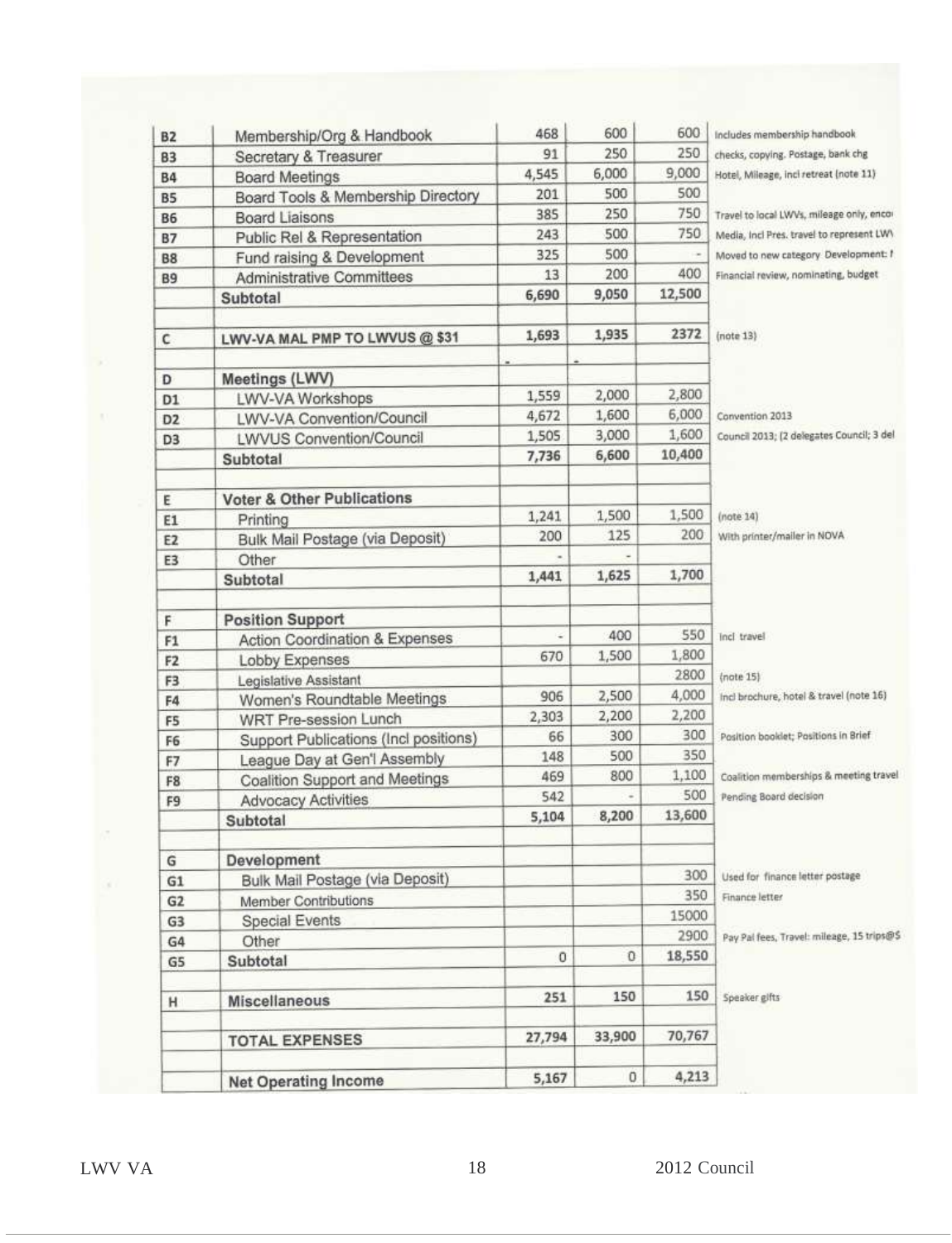|            | <b>Transfer to Reserves</b>                                                                                         | 5,167        | 0        | 4,213        |  |
|------------|---------------------------------------------------------------------------------------------------------------------|--------------|----------|--------------|--|
|            | <b>NET FUNDS</b>                                                                                                    | $\mathbf{0}$ | $\theta$ | $\mathbf{O}$ |  |
|            |                                                                                                                     |              |          |              |  |
| note 1     | Budget for 2011-12 is used instead of Actuals since financial reports for 2011-12 do not use categories that can be |              |          |              |  |
|            | matched with categories used for the budget for that year.                                                          |              |          |              |  |
| note 2     | PMP @ \$15: 937 local LWV members: (818 are full, 119 pay half, 34 lifetime pay none)                               |              |          |              |  |
| note 3     | MAL Dues @ \$46 for 82 MAL Units:: 71 full +11 half (proposed MAL rate increase at convention)                      |              |          |              |  |
| note 4     | September Workshop: (70 attendees - 10 Board members) * \$45 fee                                                    |              |          |              |  |
| note 5     | LWV-VA Convention:                                                                                                  |              |          |              |  |
|            | (55 people-10 Board members) *\$85(early reg)+15*\$100 (2 continental b'fasts, Saturday banquet)+5*\$40 banquet     |              |          |              |  |
| note 6     | WRT Pre-session Lunch: 66 people @ \$30 (lunch)                                                                     |              |          |              |  |
| note 7     | Transfer from LWV-VA Ed Fund: Based on 20% of Expenses Office Operations and Board & Admin                          |              |          |              |  |
|            | (increase since election year)                                                                                      |              |          |              |  |
| note 8     | Equip purch, use & repair: direct/reimb: President's Ipad \$600*90% +laptop \$500*75% + extra                       |              |          |              |  |
| note 9     | Bookkeeper: \$20/hr * 10hr/mo                                                                                       |              |          |              |  |
| note       |                                                                                                                     |              |          |              |  |
| 10         | Office Assistant: \$13/hr * 15 hrs/mo                                                                               |              |          |              |  |
| note<br>11 | Board Meetings: 4 Board meetings (hotel for some) + 1 retreat (2-days, hotel); mileage                              |              |          |              |  |
| note       |                                                                                                                     |              |          |              |  |
| 12         | Board Liaisons: The expenses for some items in this category will depend to a great extent on the locations of the  |              |          |              |  |
|            | meetings and the home locations of the Board members attending the meetings.                                        |              |          |              |  |
| note<br>13 | LWV-VA MAL PMP TO LWVUS @ \$31: 82 MALs (71 full +11 half)                                                          |              |          |              |  |
| note       |                                                                                                                     |              |          |              |  |
| 14         | Voter Printing: 3 issues (printing 400 copies/issue - \$500)                                                        |              |          |              |  |
| note       |                                                                                                                     |              |          |              |  |
| 15         | Legislative Assistant:\$30/hr 15hrs/wk throughout session (6 wks)-attend sessions, help with WRT                    |              |          |              |  |
|            | or could be \$24/hr for 20 hrs/wk for 6 wks                                                                         |              |          |              |  |
| note<br>16 | Women's Roundtable Meetings: Includes funds to provide rooms for 3 or 4 local LWV members to spend a night in       |              |          |              |  |
|            | Richmond while attending WRT.                                                                                       |              |          |              |  |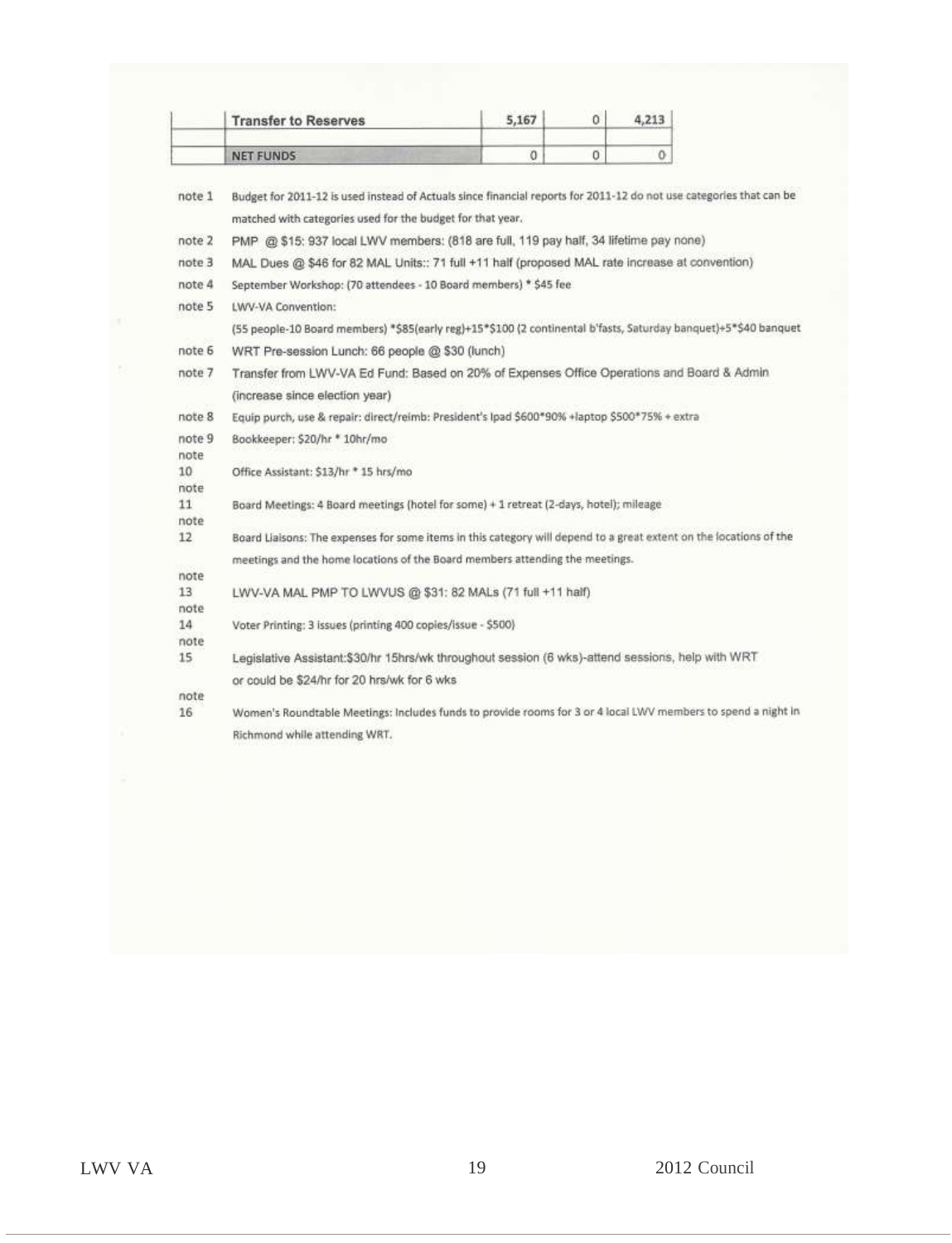### LWV-VA 2010 COUNCIL MINUTES Saturday, MAY 1, 2010 HOLIDAY INN, LYNCHBURG

**Call to Order, Plenary I:** President Olga Hernandez called to order the first Plenary Session of 2010 LWV-VA Council at 9:05 a.m., May 1, 2010, in the ballroom C of the Holiday Inn, 602 Main Street, Lynchburg VA, 24504. President Hernandez thanked the Lynchburg LWV for hosting 2010 Council.

**Credentials Report:** The Credentials Report (copy attached) showed that out of a possible 41 registered delegates, 27 were in the room at 9:10 a.m., representing 10 Local Leagues, two Members-at-Large (MAL) Units, one Inter-League Organization (ILO), the LWV-VA board and three observers; see list below. Also attending was Nancy Rodrigues, Secretary of the State Board of Elections (SBE).

**Council Rules and Procedures and Order of Business:** The Council Rules and Procedures were adopted as proposed on page 3 of the 2010 Council Workbook (copy of Workbook attached). The proposed Order of Business on page 2 was adopted with amendment to adjourn Plenary II at 2:30 p.m. before conducting the briefing for LWVUS 2010 Convention.

**Reading Committee & Parliamentarian:** The following were appointed as the Reading Committee for these Minutes: Nancy Hummel (LWV of Williamsburg Area), Flo Marks (LWV of Fluvanna County) and Carol Noggle (PWA MAL Unit). Marie Waller (LWV of Lynchburg) was appointed parliamentarian.

**Introduction of LWV-VA Board:** President Hernandez introduced the board members present: 1st VP & Membership Director Lynn Gordon, Treasurer Therese Martin, Secretary Sherry Zachry, Program Director Molly McClenon, Action Director Sue Lewis, Voters Service Director Sue Worden, Election Laws Study Chair and Nominating Committee Chair Betsy Mayr, Arrangements Chair Lynn Johnston, and Publicity/Communications Director Karen Cronin.

**Mayor's Welcome:** Lynchburg Mayor (and League member) Joan Foster welcomed Council attendees and talked about the restoration and renovation projects ongoing in Lynchburg. She also talked about the importance of more women becoming leaders in their communities, states and nation. President Hernandez presented her with a copy of the book, *Virginia Women & the Vote 1909-2009.*

**Local Leagues and MAL Units:** Local League Presidents (or representative) and MAL Unit Chairs in attendance gave a brief summary of their League's accomplishments for the year (a copy of each report is attached to these Minutes). Following are the Leagues and MAL Units attending with name of person presenting the report:

LWV of Alexandria, Katy Cannady -President LWV of Charlottesville/Albemarle County, Marguerite Cox -President LWVofFairfaxArea,JaneyGeorge-President LWVofFluvannaCounty,FloMarks andSallieKatePark-Co-Presidents LWVofLoudounCounty-BetsyMayrforthepresident LWV of Lynchburg, Marie Waller -President LWV of Montgomery County, Mary Houska -President LWV of South Hampton Roads, Melanie Perez-Lopez -President LWV of Richmond Metro Area, Virginia Cowles-President LWV of Williamsburg Area, Nancy Hummel -Vice President

LWV VA 20 2012 Council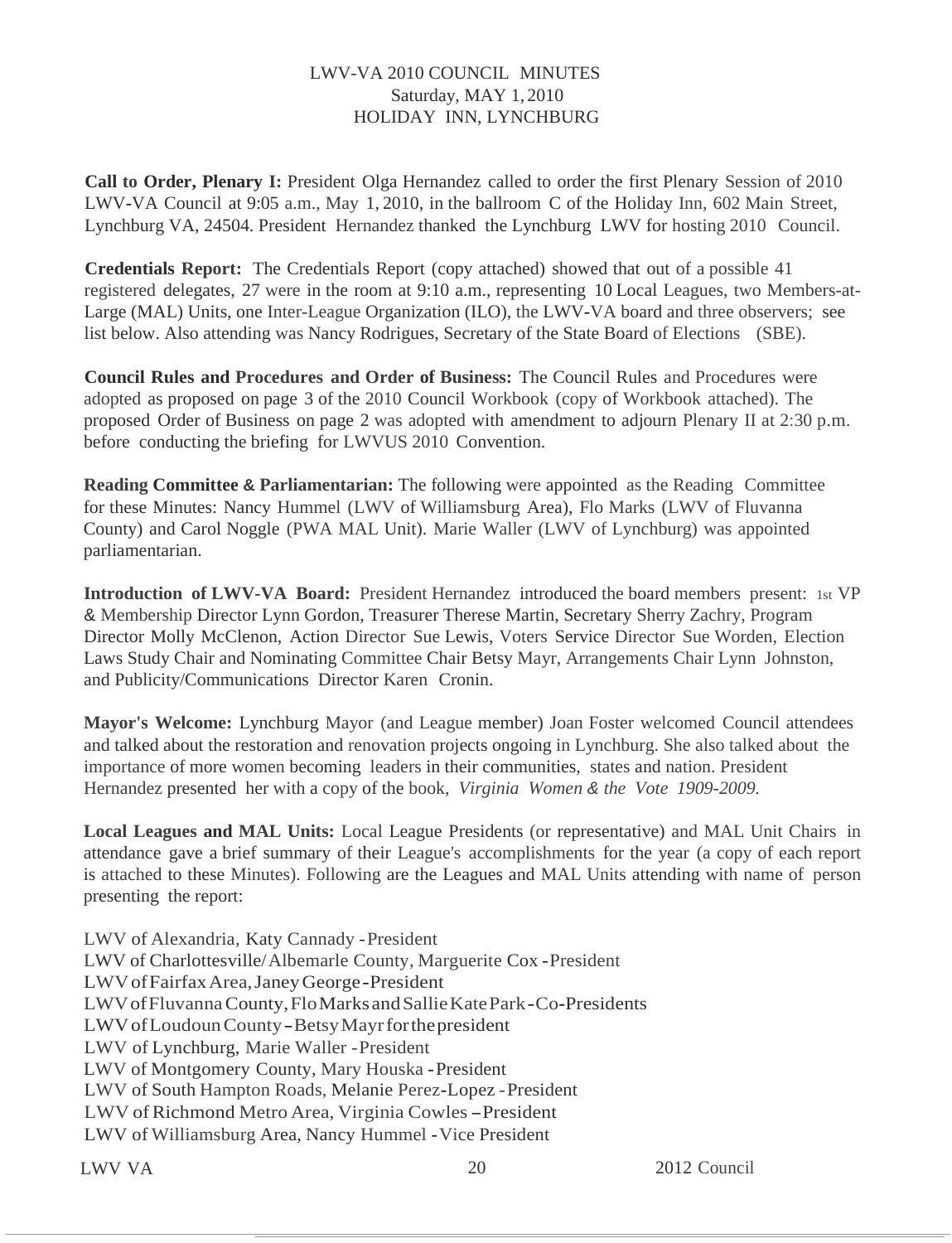### Prince William Area MAL Unit, Joyce Ard - Chair Virginia Peninsula MAL Unit, Carole Garrison -Chair

LWV of the National Capitol Area (NCA) ILO was represented by NCA Vice President Andrea Gruhl.

Observers: Michael Abley Evey Culbert, mother of Lynn Johnston Wanda Johnson

The Arlington and Falls Church Leagues and Washington Co. MAL Unit did not have representation at 2010 Council.

**Third Quarter Treasurer's Report:** Treasurer Therese Martin presented the 3rd Quarter LWV-VA FY2009-lO Treasurer's Report and Statements of Condition for the Operating Fund and the LWV-VA Education Fund, which showed balances of \$60,799.00 and \$18,455.29, respectively (report in Council Workbook). In response to a question from Sallie Kate Park (Fluvanna LWV), Therese explained that the Ed Fund is comprised of money from donations and bequests. Therese also noted that donations can be made through the LWV-VA website using PayPal and acknowledged that people who already have individual PayPal accounts may experience some difficulty using the website for donations. Therese reported that all local Leagues but one had fulfilled the IRS 990-N reporting requirements and that she would help ensure that it was accomplished by the deadline. She also announced that she planned to investigate the possibility of Virginia sales tax exemption for the state and local Leagues during the next fiscal year.

**Proposed FY 2010-11 Budget:** LWV-VA Budget Committee Chair Elaine Clarke (Lynchburg LWV) presented the Proposed LWV-VA Operating Fund Budget for FY 2010-11 as shown on pages 15-16 of the Council Workbook. (Note: The delegates at the 2009 LWV-VA Convention approved an annual budget cycle instead of the former biennial two-year budget cycle). Elaine Clarke stated that the proposed budget was much the same as last year's approved budget. Virginia Cowles (Richmond LWV) questioned the reason for the change in bulk mailing center. Sherry explained the difficulty with timely delivery of the Fall VA Voter mailing as the main reason for the change.

**Break:** Lynn Gordon (LWV-VA 1st V P and Membership Director) moved a short break at 10:35 a.m.; Plenary I reconvened at 10:45 a.m. for the Workshop on LWV-VA Election Laws Study - Part I.

**Workshop on Election Laws Study-Part I:** LWV-VA Election Laws Study Chair Betsy Mayr (Loudoun Co. LWV) acknowledged the Election Laws Study committee members Therese Martin, Chris Faia, Mary Grace Lintz, Maggi Luca, Shelly Tamres and Liz Brooke- editor. Betsy noted that the complete background article for Part I was on the "members only" website, along with the Briefing Paper and seven consensus questions for Part 1of the two-year study; paper copies of each were in each attendee's Workbook folder. The questions for Part 1covered voter registration and funding (copy of briefing paper and consensus questions attached). Betsy reviewed "What is a Consensus" and then reviewed each consensus question following the order as outlined in the Briefing Paper.

**Display Table:** Before breaking for lunch, President Hernandez called attention to several items on display: the 90th LWV Anniversary Resolution from the Virginia Senate (March 2010), sponsored by Sen. Janet Howell, was shown in a red folder, along with an album of prior resolutions from the General Assembly; and the poster of all Virginia League presidents, created in conjunction with the publication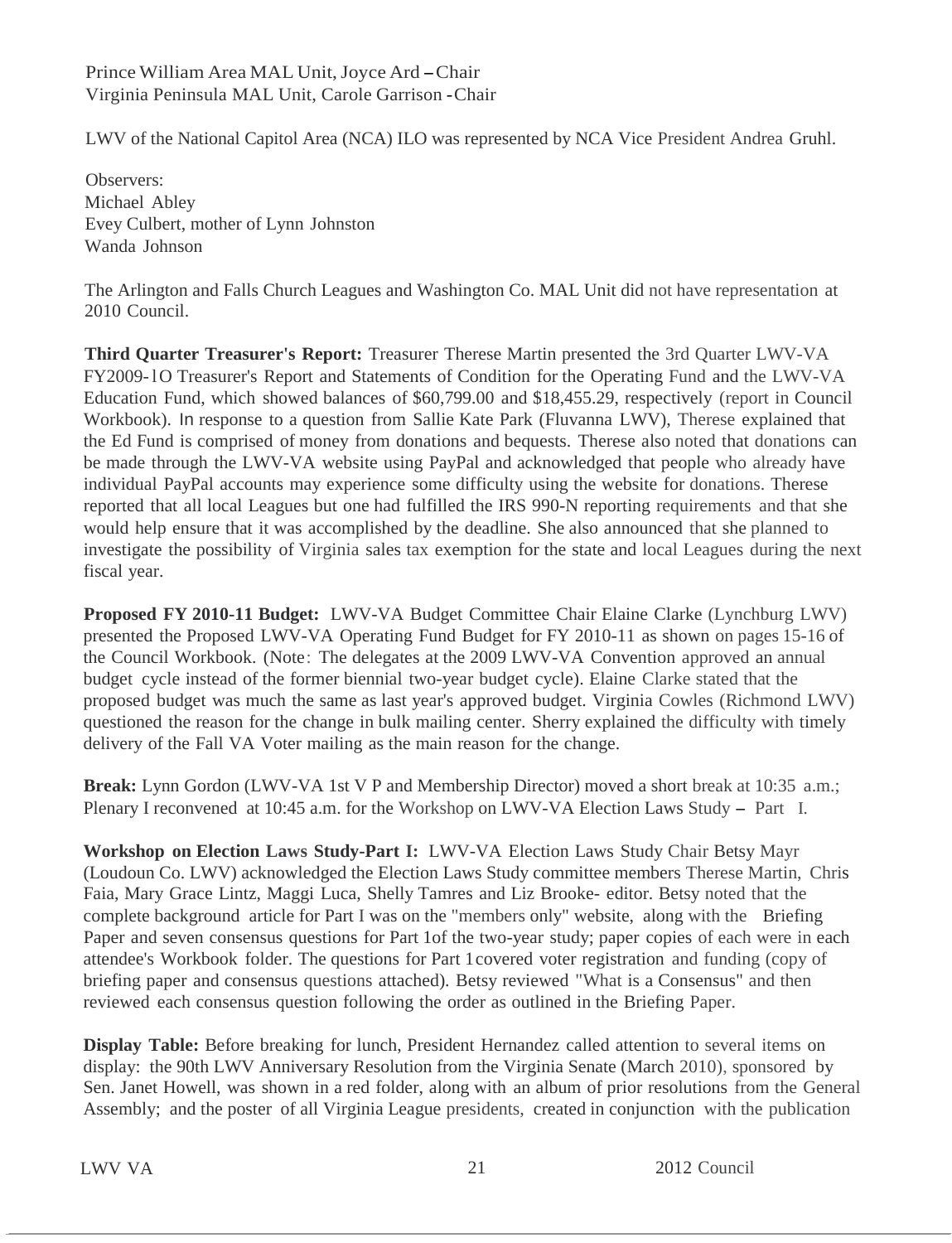of *Virginia Women and the Vote: 1909 to 2009.* Also, President Hernandez showed a framed crossstitch plaque commemorating Frances Burlock, a founding member of the Hampton/ Newport News League in 1949.

Announcements and Adjournment: Plenary I was adjourned at 11:55 a.m. after the following announcements:

LWV of Williamsburg Area has note cards available for donations to the LWV Education Fund; LWV of the Richmond Area has League buttons available for donations; and Virginia Peninsula MAL Unit has volunteered to host LWV-VA Workshops in late August, 2010.

Lunch and Speaker: Attendees moved to ballroom D for lunch; the luncheon speaker was Nancy Rodrigues, Secretary of the State Board of Elections, who was accompanied by her husband Michael Abley.

Secretary Rodrigues spoke about budgetary issues and accomplishments in the state Elections office since she was nominated by Governor Kaine in September 2007 and confirmed in February 2008. She mentioned that the office had become more efficient and cost effective as technology has improved and that poll books for the local offices are mostly electronic; as an incentive and for budgetary reasons, localities that want paper poll books will be charged for them starting in 2011. Also, electronic poll books enable voter registration dos.er to Election Day, such as the recent movement from 29 days to 22 days before Election Day. Ms. Rodrigues said as technology improves, Election Day registration will become more feasible. Currently, Virginia law prohibits online voter registration. Online voter registration would save money and be more efficient; however, so far legislation that would change the law has failed. Ms. Rodrigues stated that it is her goal to get that changed before her term ends next year.

President Hernandez warmly thanked Ms. Rodrigues for her talk and presented her with a membership to the League of Women Voters of Virginia.

Call to Order, Plenary II: President Hernandez convened Plenary II of LWV-VA Council 2010 at 1:30p.m. in RoomC.

Budget Adoption: Elaine Clarke moved adoption of LWV-VA Operating Fund Budget for 2010-2011 as presented in the Council Workbook; motion passed.

Membership Update: 1st V. P. and Membership Director Lynn Gordon discussed the Membership statistics on page 9 of the Council Workbook, noting that LWV-VA has lost 338 members in two years (as of February 1, 2008: 1,713 to 1375 on February 1, 2010). A new MAL Unit was added in early 2010- Virginia Peninsula, comprised of Hampton and Newport News; whereas Middle Peninsula MAL Unit disbanded in 2009. Two Leagues-Arlington and Montgomery County- have gained members since 2008. Lynn discussed LWVUS intention to discontinue reporting Nationally Recruited Members (NRMs) to local Leagues as of July 1, 2010, and she invited people to join a newly formed statewide Membership Committee to explore solutions to membership problems to be presented at LWV-VA Workshops in August 2010.

Voter Service Update: Voter Service Director Sue Worden expressed thanks for everyone's voter service efforts for the year and reviewed LWV-VA activities including the televised gubernatorial debate in October 2009 and the Fall 2009 Voters Guide for statewide candidates. Sue mentioned that there will be three constitutional amendments on the November 2010 ballot and that local Leagues will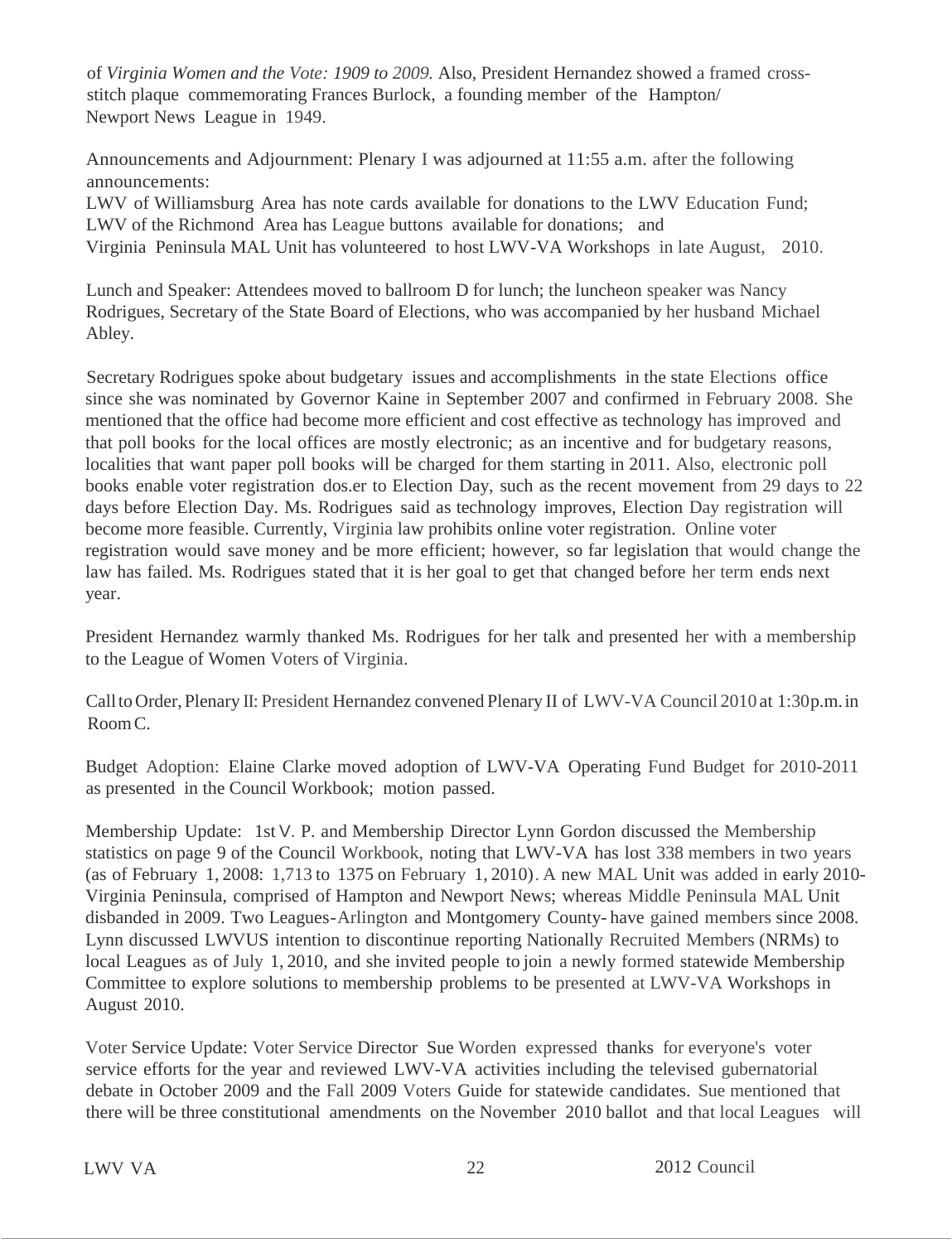receive sample questions for Congressional candidates. Several Leagues will be participating in the LWVUS pilot project for registering high school students.

**Nominating Committee plea:** LWV-VA Nominating Committee Chair Betsy Mayr asked that everyone be thinking of people to fill the officers and directors positions on the LWV-VA board for 2011-13, as well as a new position of Development Director for fundraising. She noted that there is a Nominee Recommendation form on page 23 of the Council Workbook, encouraging people to use it to nominate themselves or someone else.

### **Announcements:**

LWV of Lynchburg President Marie Waller was presented with a "Thank You Resolution" from LWV-VA for hosting 2010 Council.

LWV-VA 2011 Convention will be hosted by the Montgomery County LWV in Blacksburg, VA, on Saturday, April 30 and Sunday, May 1, 2011.

LWV-VA Workshops, hosted by the new Virginia Peninsula MAL Unit, will be in Hampton, VA, on Saturday, August 28, 2010.

### **Directions to the Board:**

Sherry Zachry (LWV of the Fairfax Area) suggested that the board mentor local Leagues in the "art form" of taking consensus.

Adjournment: Council 2010 was adjourned at 2:30 p.m., followed by a briefing from President Hernandez for delegates planning to attend LWVUS 2010 Convention at the Marriott Marquis in Atlanta, GA, on June 12-15.

Respectfully submitted:

Sherry Zachry, LWV-VA Secretary Nancy Hummel, Flo Marks, and Carol Noggle, Reading Committee

June 5, 2010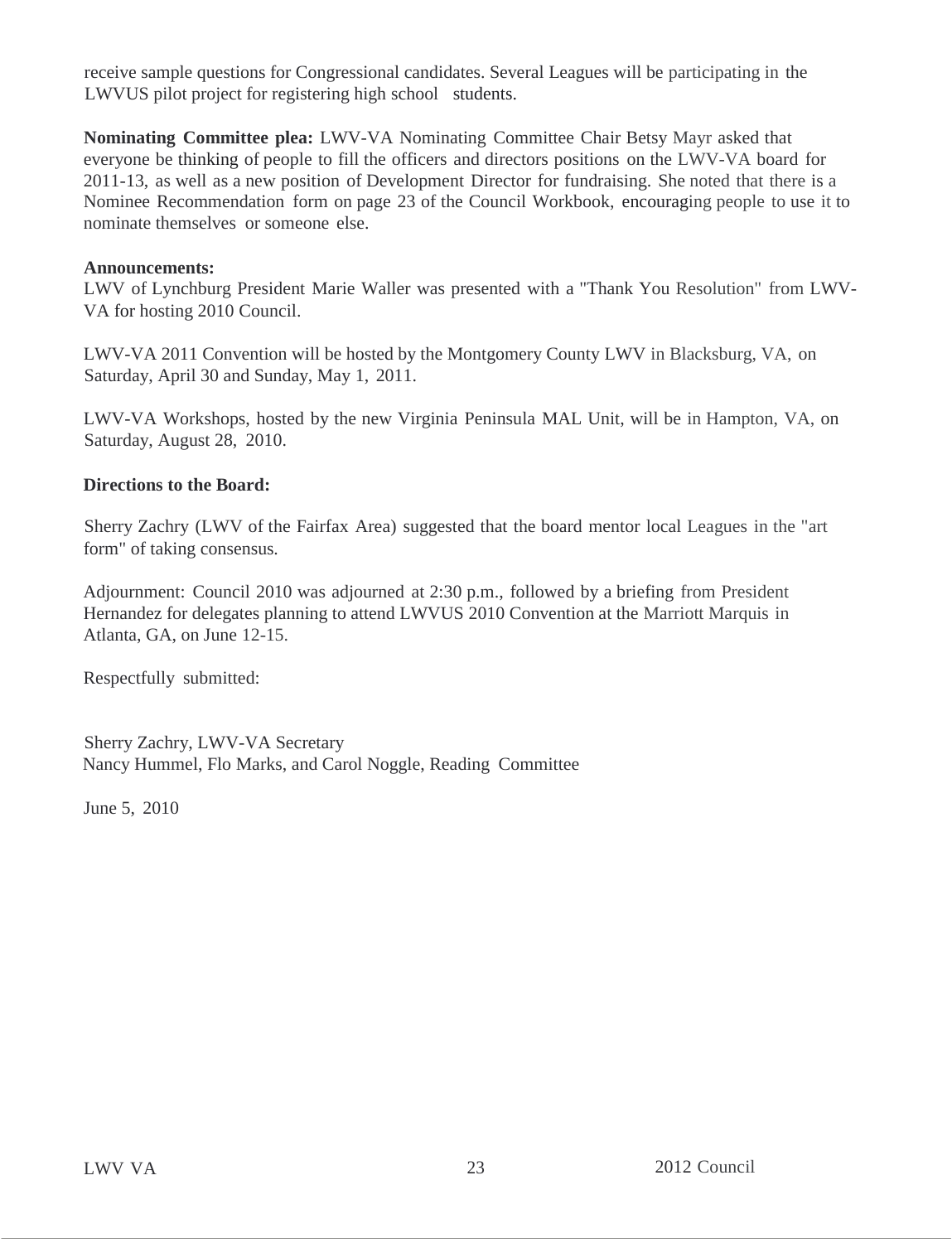# League of Women Voters of Virginia Treasurer's Report-Operating Fund

### April 12,2012 -May 11-2012

| Balances as of April 12, 2012      |             |  |
|------------------------------------|-------------|--|
| <b>Checking Account Balance</b>    | \$52,587.50 |  |
| Certificate of Deposit             | \$5,000.00  |  |
| Certificate of Deposit             | 5,000.00    |  |
| Total Available as of May 11, 2012 | \$62,587.50 |  |

April 12, <sup>2012</sup> -May 11,2012

| <b>REVENUE</b>                   |                         |
|----------------------------------|-------------------------|
| <b>PMP</b>                       | $\mathcal{S}$<br>709.50 |
| <b>MAL</b> Dues                  | 45.00                   |
| Interest                         | .39                     |
| LWV-VA Council                   | \$1,250.00              |
| <b>Total Revenue</b>             | \$2,004.89              |
| <b>EXPENSES</b>                  |                         |
| Postage: Bulk Mail Permit        | \$<br>29.00             |
| Secretary/Treasurer              | \$<br>29.16             |
| <b>Board Meetings</b>            | \$<br>172.60            |
| <b>Board Liaisons</b>            | \$<br>40.00             |
| <b>Administrative Committees</b> | \$<br>94.00             |
| LWVVA Council                    | \$<br>10.00             |
| <b>LWVUS</b> Convention          | \$<br>320.00            |
| Voter Printing                   | \$<br>395.00            |
| Voter Postage & Mailing Charge   | \$<br>117.69            |
| Lobbying                         | \$<br>45.92             |
| <b>Total Expenses</b>            | \$<br>1,253.37          |
| Net Activity                     | 751.52<br>\$            |

| Summary of Financial Activity for the Period |  |                 |
|----------------------------------------------|--|-----------------|
| April 12, 2012 Balance                       |  | \$62,587.50     |
| Income                                       |  | $+$ \$ 2,004.89 |
| Expenses                                     |  | $-$ \$ 1,253.37 |
| May 11, 2012 Balance                         |  | \$63,339.02     |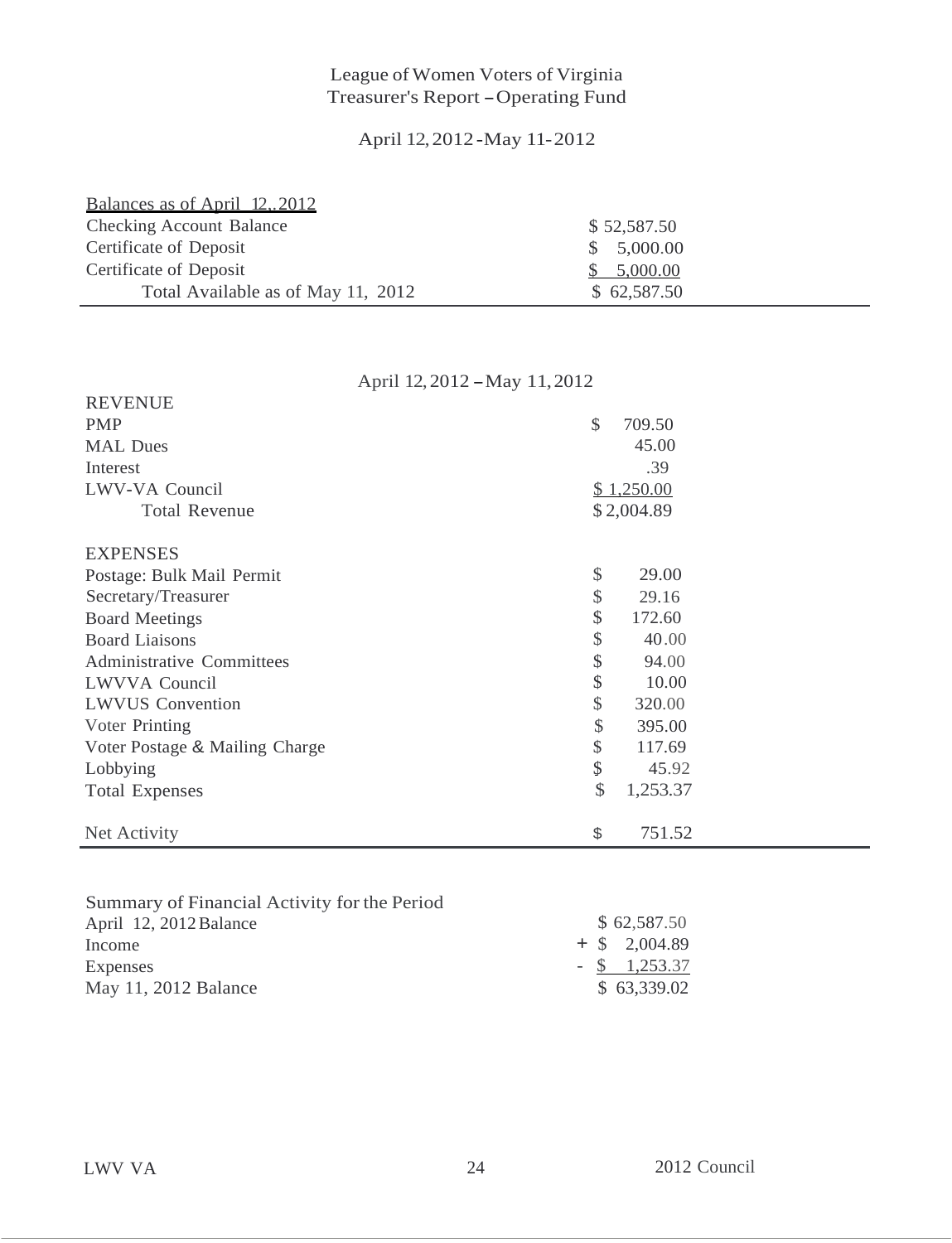### **P &L Statement Operating Fund**

Jul 1, '11 - Apr 12, 12

|        | Ordinary Income/Expense      |              |
|--------|------------------------------|--------------|
|        | Income                       |              |
|        | Contributions                |              |
|        | In-Kind Donation Member      | 1,174.73     |
|        | Non-Member                   | 100.00       |
|        | <b>Total Contributions</b>   | 1,274.73     |
|        | Dues                         |              |
|        | <b>Individual Members</b>    | 75.00        |
|        | <b>MAL Dues</b>              | 1,338.45     |
|        | <b>PMP Payments</b>          | 12,374.26    |
|        | <b>Total Dues</b>            | 13,787.71    |
|        | Meeting & Event Income       |              |
|        | <b>LWWA Workshops</b>        | 2,115.00     |
|        | LWWA WRT Pre-session & Lunch | 1,980.00     |
|        | Total Meeting & Event Income | 4,095.00     |
|        | Other Income                 |              |
|        | Interest Income              | 6.35         |
|        | <b>Total OtherIncome</b>     | 6.35         |
|        | <b>Total Income</b>          | 19,163.79    |
|        | <b>Gross Profit</b>          | 19,163.79    |
|        | Expense                      |              |
|        | <b>Bank Fees</b>             | 7.00         |
|        | Computer supplies            | 210.13       |
|        | Copying                      | 404.66       |
|        | Dues - Coalitions            | 150.00       |
|        | Equipment - Small            | 301.48       |
|        | Fees & Licenses              | 0.00         |
|        | <b>Internet Costs</b>        | 344.95       |
|        | Lobbying Expenses            | 833.00       |
|        | Miscellaneous Expense        | 280.41       |
|        | Office Supplies              | 759.44       |
|        | PMP - To LWVUS               | 1,935.00     |
| LWV VA | 25                           | 2012 Council |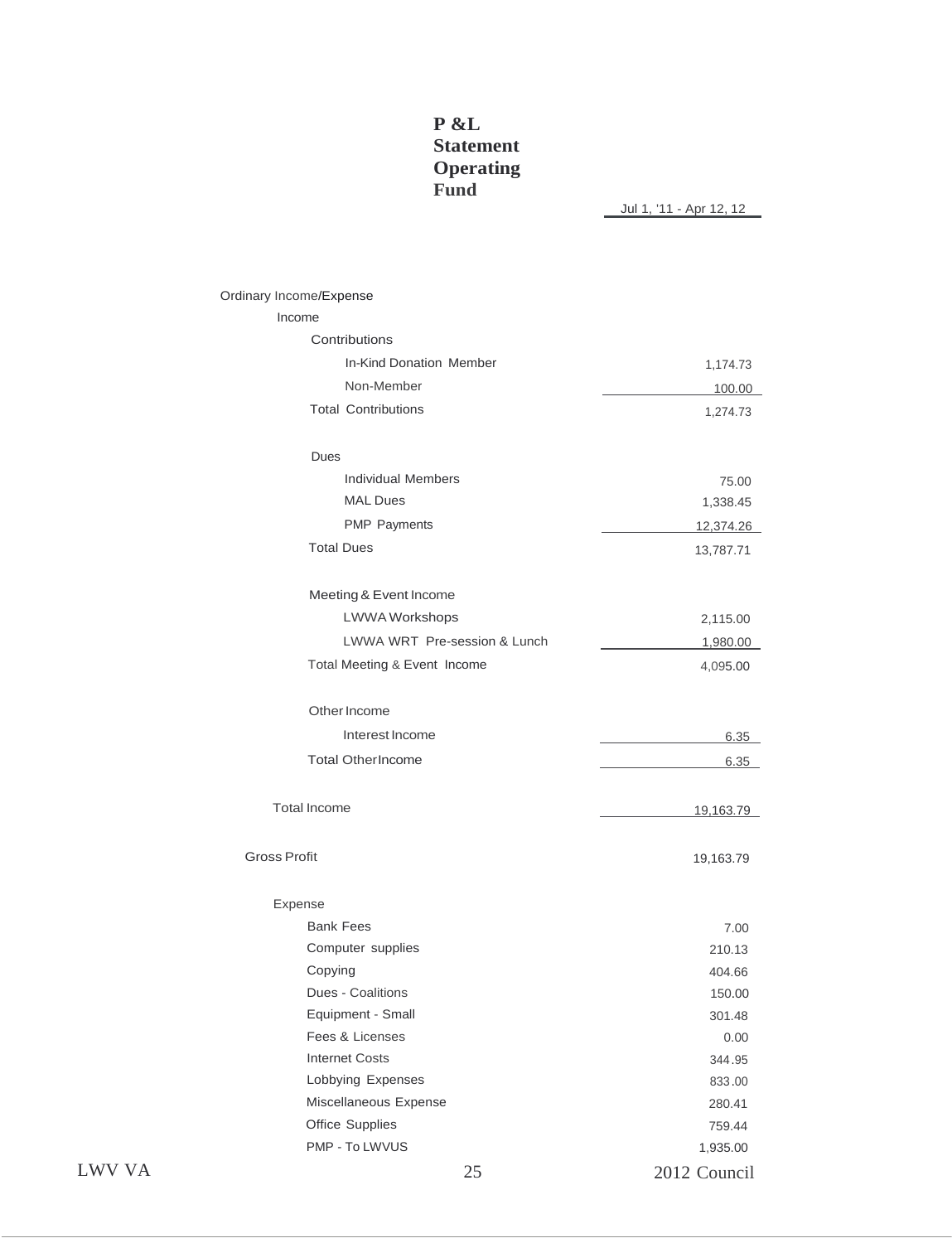| Postage & Shipping    | 322.30   |
|-----------------------|----------|
| <b>Printing Costs</b> | 1.017.20 |
| Telephone             | 385.00   |
| Travel                |          |

| Airfare               | 277.80      |
|-----------------------|-------------|
| Food & Beverage       | 4,891.74    |
| Ground Transportation | 80.05       |
| Hotel                 | 5,944.08    |
| Mileage               | 2,252.56    |
| Parking/Tolls         | 283.00      |
| Travel - Other        | 645.00      |
| <b>Total Travel</b>   | 14,374.23   |
|                       |             |
| Web Site              | 200.00      |
| <b>Total Expense</b>  | 21,524.80   |
|                       |             |
| Net Ordinary Income   | $-2,361.01$ |
|                       | $-2,361.01$ |

Net Income